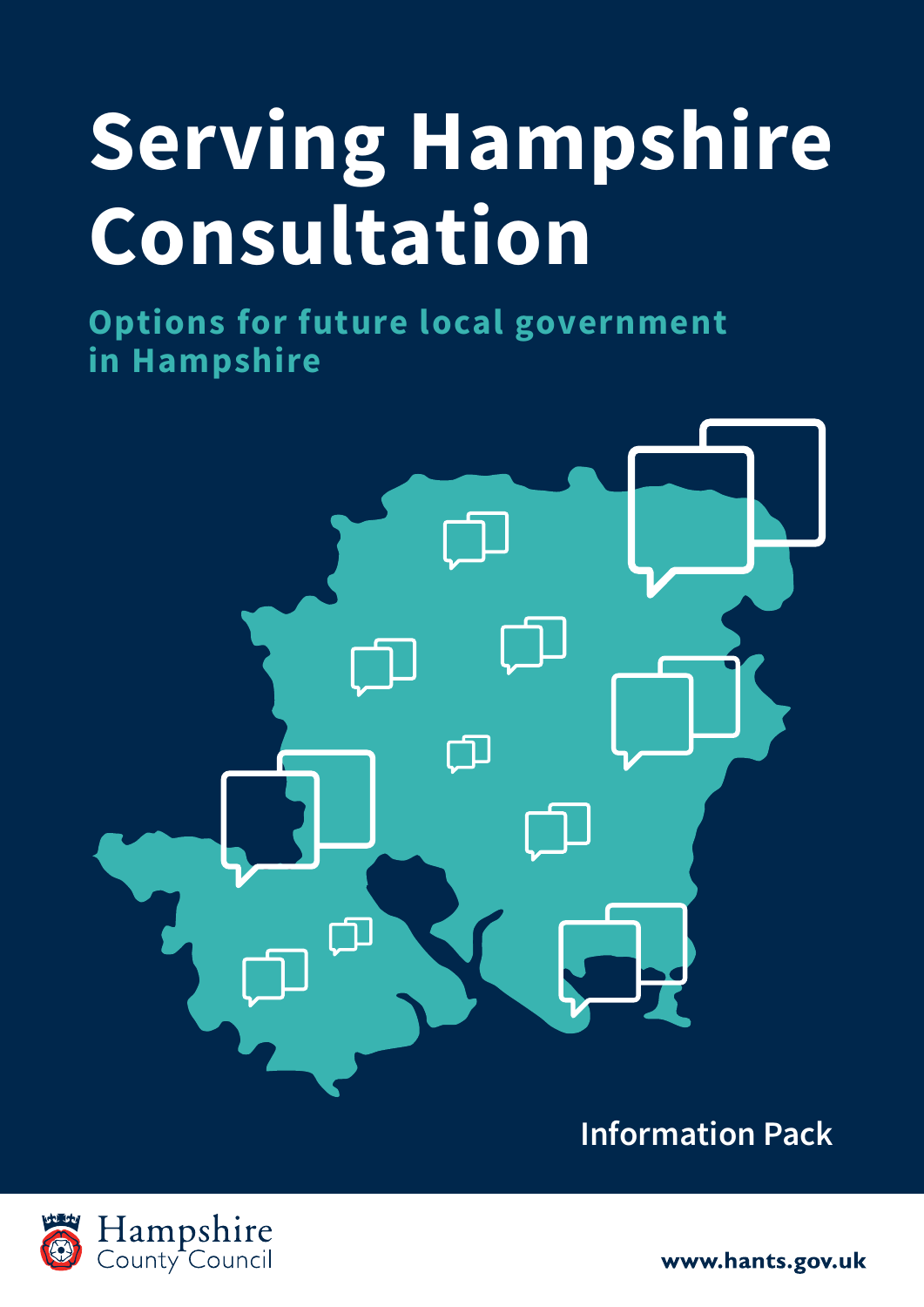# **What is in this Information Pack**

| Part one: about this consultation                             | page 4 |
|---------------------------------------------------------------|--------|
| What this consultation is about                               | page 4 |
| Why this consultation is necessary                            | page 4 |
| Why your views are important                                  | page 5 |
| Summary of consultation options                               | page 5 |
| How to have your say                                          | page 7 |
| Hampshire County Council's<br>consultation policy             | page 7 |
| Part two: information on how local<br>government is organised | page 8 |
| How local government is<br>organised in Hampshire             | page 8 |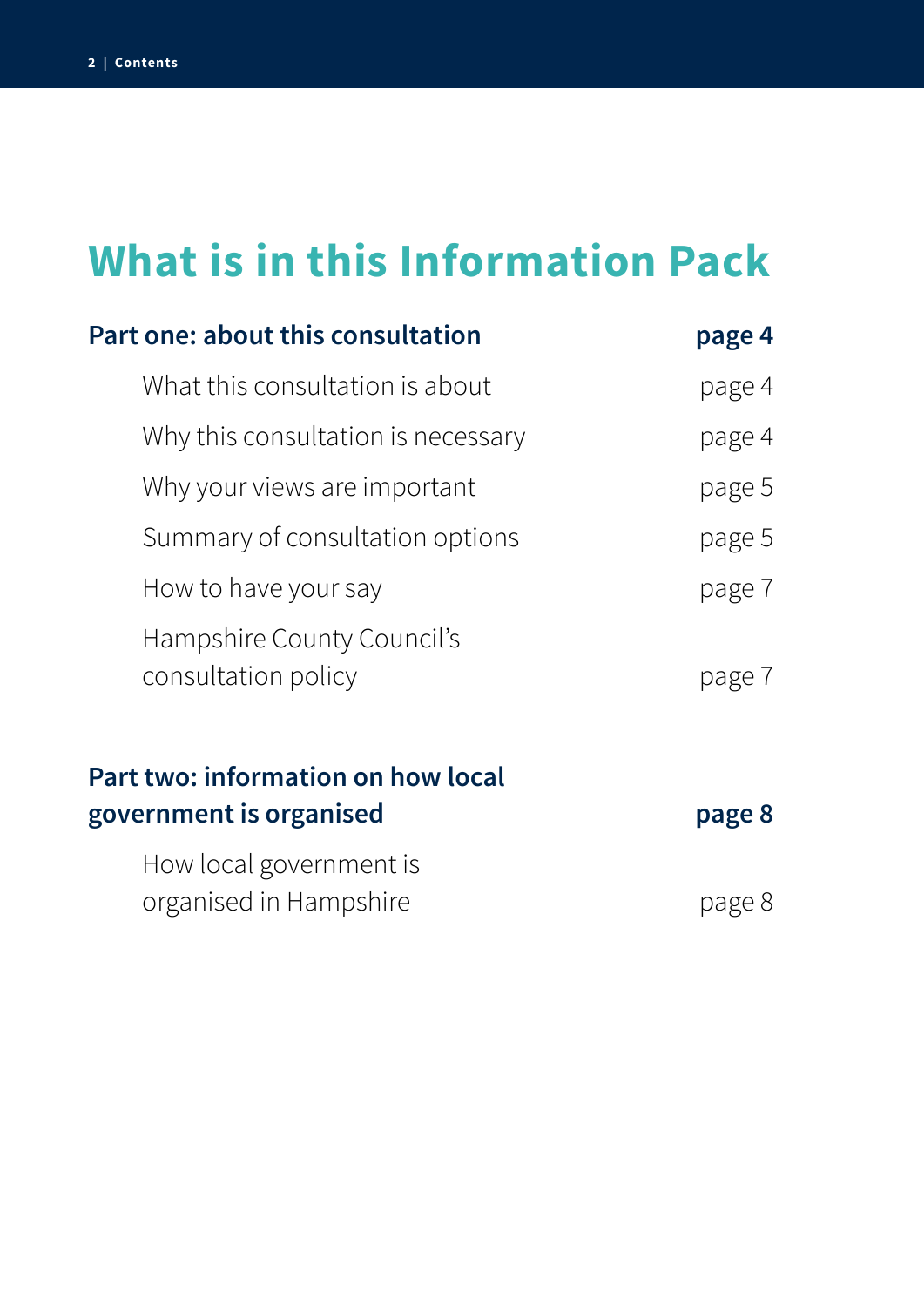| <b>Part three: detailed information</b>                                                                                                                             |         |
|---------------------------------------------------------------------------------------------------------------------------------------------------------------------|---------|
| on the options for change                                                                                                                                           | page 11 |
| Keeping the status-quo                                                                                                                                              | page 11 |
| <b>Option one:</b> create one, or<br>possibly two, combined authorities                                                                                             | page 11 |
| Option 1a: create a single combined<br>authority called the Hampshire and<br>Isle of Wight Combined Authority                                                       | page 13 |
| <b>Option 1b:</b> create two separate combined<br>authorities called Heart of Hampshire<br>and Solent                                                               | page 16 |
| <b>Option two:</b> reorganise to a<br>unitary council model                                                                                                         | page 20 |
| <b>Option 2a:</b> create a single unitary council for the<br>existing Hampshire County Council area                                                                 | page 22 |
| <b>Option 2b:</b> create three new unitary<br>councils for the existing Hampshire<br>County Council area and<br>neighbouring areas of Portsmouth<br>and Southampton | page 24 |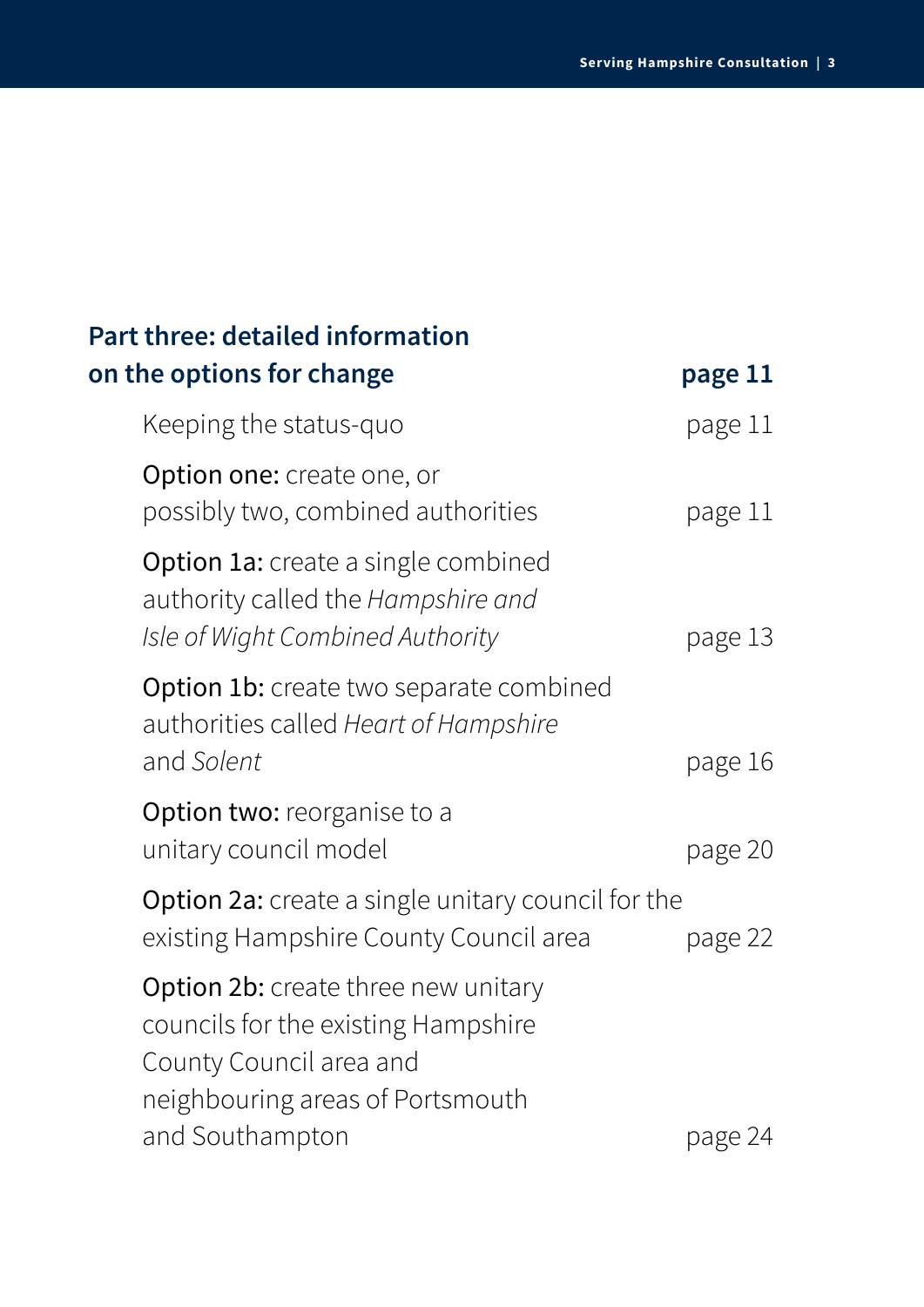# **Part one – about this consultation**

### **What this consultation is about**

This consultation is about different ways that Hampshire County Council and the 11 district councils in Hampshire could change, or be reorganised, to help sustain the various services run by these councils in the future.

This consultation concerns the county of Hampshire - the area covered by Hampshire County Council and the 11 district councils in Hampshire – not the cities of Portsmouth and Southampton or the Isle of Wight. However, some of the options for change in Hampshire do refer to the two cities and the Island.

### **Why this consultation is necessary**

If you live in Hampshire, you are served by at least two councils: Hampshire County Council and your district council (one of 11 in Hampshire)<sup>1</sup>. Some parts of Hampshire also have town and parish councils. The County Council (called an *upper-tier* council) and district councils (called *lower-tier* councils) are responsible for different council services, such as education, roads, rubbish collection, libraries and social care. For example, your district council collects your waste but the County Council disposes of it. Central Government decides on what responsibilities councils have for services and provides some funding to

support service delivery. The remaining money comes from council tax and other charges.

Similar to many other areas, the amount of money that councils in Hampshire receive from central Government is reducing. At the same time, Hampshire's population is growing, which is placing more demand on council services, such as social care for children and vulnerable adults. Councils are limited in how they can respond to these challenges because many decisions about how money is spent and how services are run are taken by central Government in London. For example, currently central Government decides how money is spent on skills training. If councils made these decisions themselves, money could be better focused on giving people the skills that local businesses need. This could help people get jobs and support Hampshire's economy.

There are different ways that councils in Hampshire could change or be reorganised to sustain the delivery of council services in the future, including by receiving more powers and funding from central Government.

Several proposals for change are being discussed with central Government. Hampshire County Council believes it is important that any change builds on the strengths of the current system of local government in Hampshire and enables the continuation of high performing public services.

<sup>&</sup>lt;sup>1</sup> District councils can be called district, borough or city councils. Throughout this document they are referred to as district councils. There are 11 district councils in Hampshire: Basingstoke and Deane Borough Council, East Hampshire District Council, Eastleigh Borough Council, Fareham Borough Council, Gosport Borough Council, Hart District Council, Havant Borough Council, New Forest District Council, Rushmoor Borough Council, Test Valley Borough Council, Winchester City Council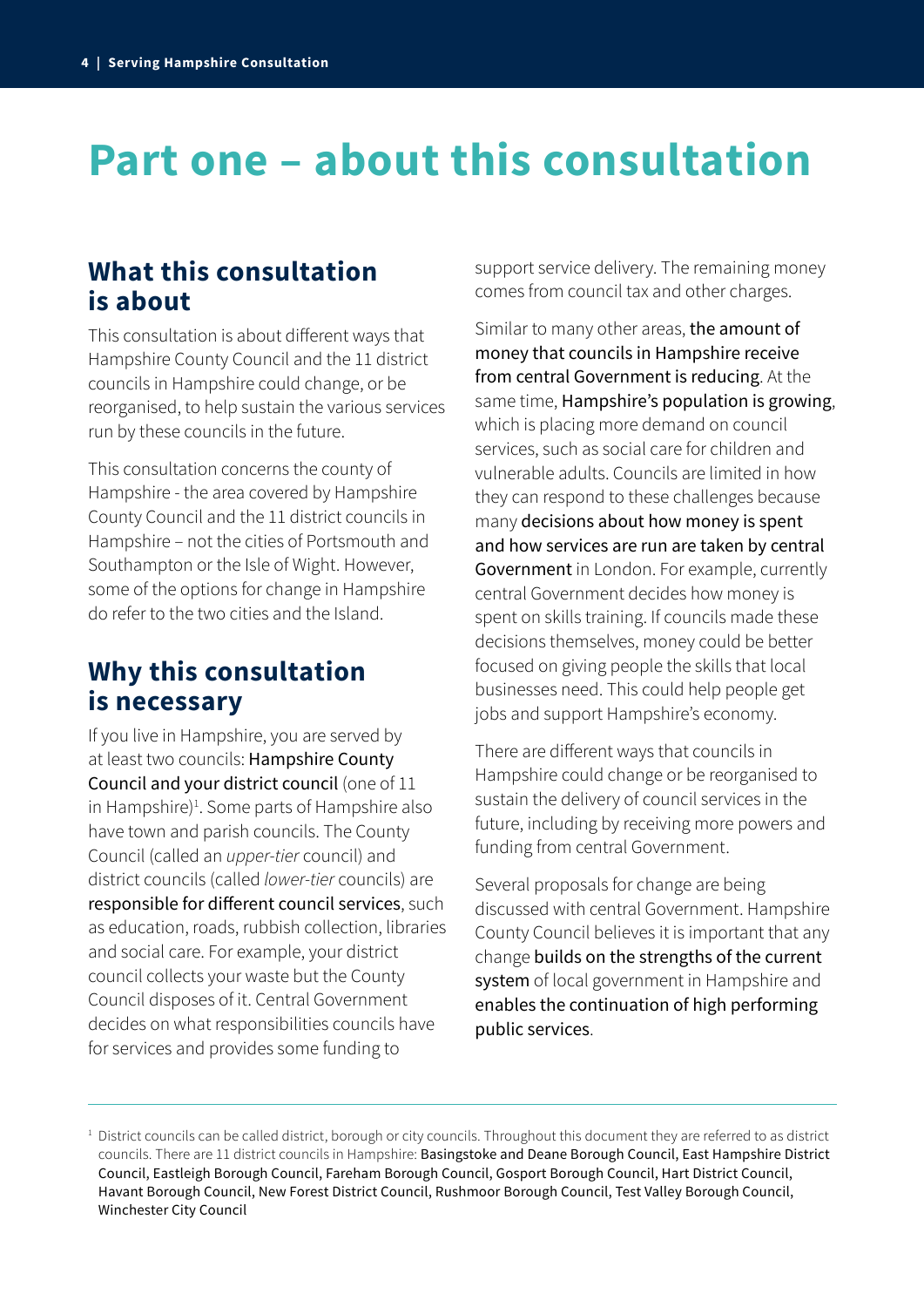### **Why your views are important**

The options for how councils in Hampshire could change or be reorganised could affect you – for example, in terms of how much council tax you pay, the influence you have over how public money is spent, what council services you receive in the future, and the way services are delivered.

Hampshire County Council would like to hear your views first, before any decisions about Hampshire are taken. Your feedback will help Hampshire County Council to consider what recommendations to make to central Government, to ensure that any proposals that might be taken forward are informed by the preferences of Hampshire residents and stakeholders.

Hampshire County Council has appointed independent researchers, Ipsos MORI, to process and analyse responses to this consultation.

### **Summary of consultation options**

Hampshire County Council is asking for your views on different ways that councils in Hampshire could change or be reorganised to help sustain the delivery of core council services in the future. This includes how councils in Hampshire could receive more devolved powers and funding from central Government.

Hampshire County Council does not have to recommend any changes or reorganisation to central Government. Instead, it could choose to propose to keep the status-quo. However, this could make it more difficult to continue to deliver services at current levels.

Like many other areas, the amount of money that councils in Hampshire receive from central Government is reducing. At the same time

Hampshire's population is growing, which is placing more demand on council services. These changes mean that it could become more difficult to sustain core council services without making any change or reorganisation.

Hampshire County Council is asking for your views on the following options:

**Option one: create one, or possibly two, combined authorities** - Hampshire County Council and the 11 district councils could legally join together, with or without Portsmouth, Southampton or Isle of Wight councils. One, or possibly two, combined authorities could allow some services to be run jointly, such as those related to transport, and for more powers and funding to be gained from central Government. Any combined authority or authorities would create an additional layer of government alongside existing councils, which would continue to provide services outside of those provided by the combined authority or authorities. If residents favoured a combined authority model, options could include:

**Option 1a: create a single combined authority called the Hampshire and Isle of Wight** *Combined Authority* made up of Hampshire County Council, the 11 district councils in Hampshire plus Portsmouth City Council, Southampton City Council and Isle of Wight Council.

### **Option 1b: create two separate combined authorities:**

- *Heart of Hampshire* combined authority covering part of Hampshire and made up of Basingstoke and Deane, Hart, New Forest, Rushmoor, Test Valley and Winchester district councils and Hampshire County Council.
- *Solent* combined authority covering part of Hampshire and made up of Eastleigh, East Hampshire, Fareham, Gosport and Havant district councils, Hampshire County Council and the councils of Portsmouth, Southampton and the Isle of Wight.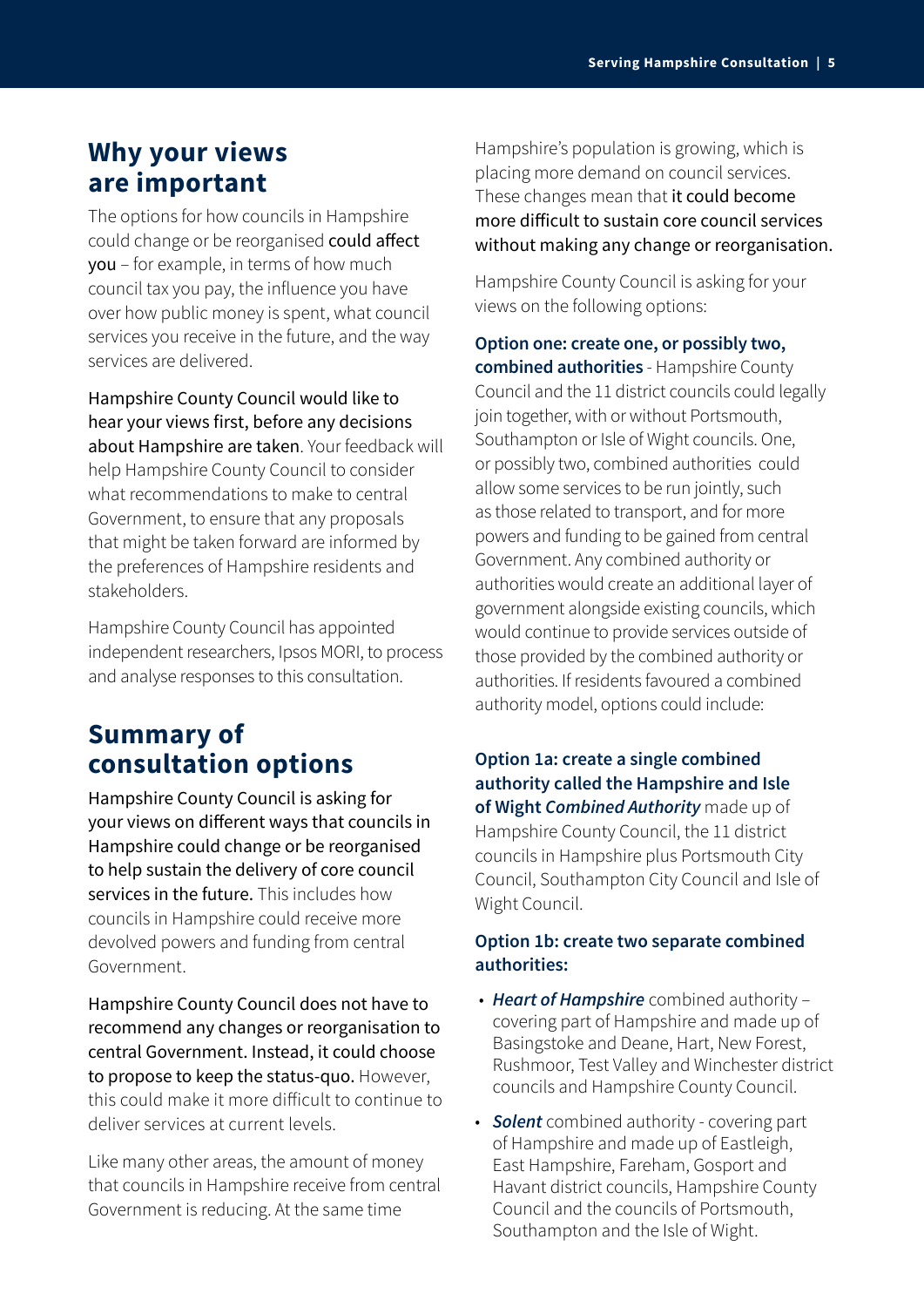Central Government's preference is for a combined authority to be **led by a directly elected mayor**, who would have decision-making powers. A combined authority approach could mean directly electing one, or possibly two, mayors in Hampshire. Combined authorities and directly elected mayors would operate in addition to the existing local councils.

### **Option two: reorganise to a unitary council**

**model** - Hampshire County Council and the 11 district councils in Hampshire could merge to create one or more new unitary councils. This would mean that residents would receive all council services from a single council only, rather than Hampshire County Council and their district council which would be replaced by the new unitary council or councils. A unitary model could also include some, or all, of the existing unitary councils of Southampton, Portsmouth and the Isle of Wight.

If residents favoured a unitary model, there are different ways this could be achieved. To examine these, Hampshire County Council commissioned consultancy firm Deloitte to undertake independent analysis of seven different options for reorganisation. Based on this analysis, Hampshire County Council would like your views on the following options:

### **Option 2a: create a single unitary council for the existing Hampshire County Council area**

– Hampshire County Council and the 11 district councils could be replaced with a new single unitary council for Hampshire, responsible for all council services across the area. The existing unitary councils of Portsmouth, Southampton and the Isle of Wight would not be affected.

**Option 2b: create three new unitary councils for the existing Hampshire County Council area and neighbouring areas of Portsmouth and Southampton** – Hampshire County Council and the 11 district councils in Hampshire, as well as the unitary councils of Portsmouth and Southampton, could be replaced by three new unitary councils responsible for all council services across these areas. The existing Isle of Wight unitary council would not be affected.

### **These options are set out in more detail in Part three.**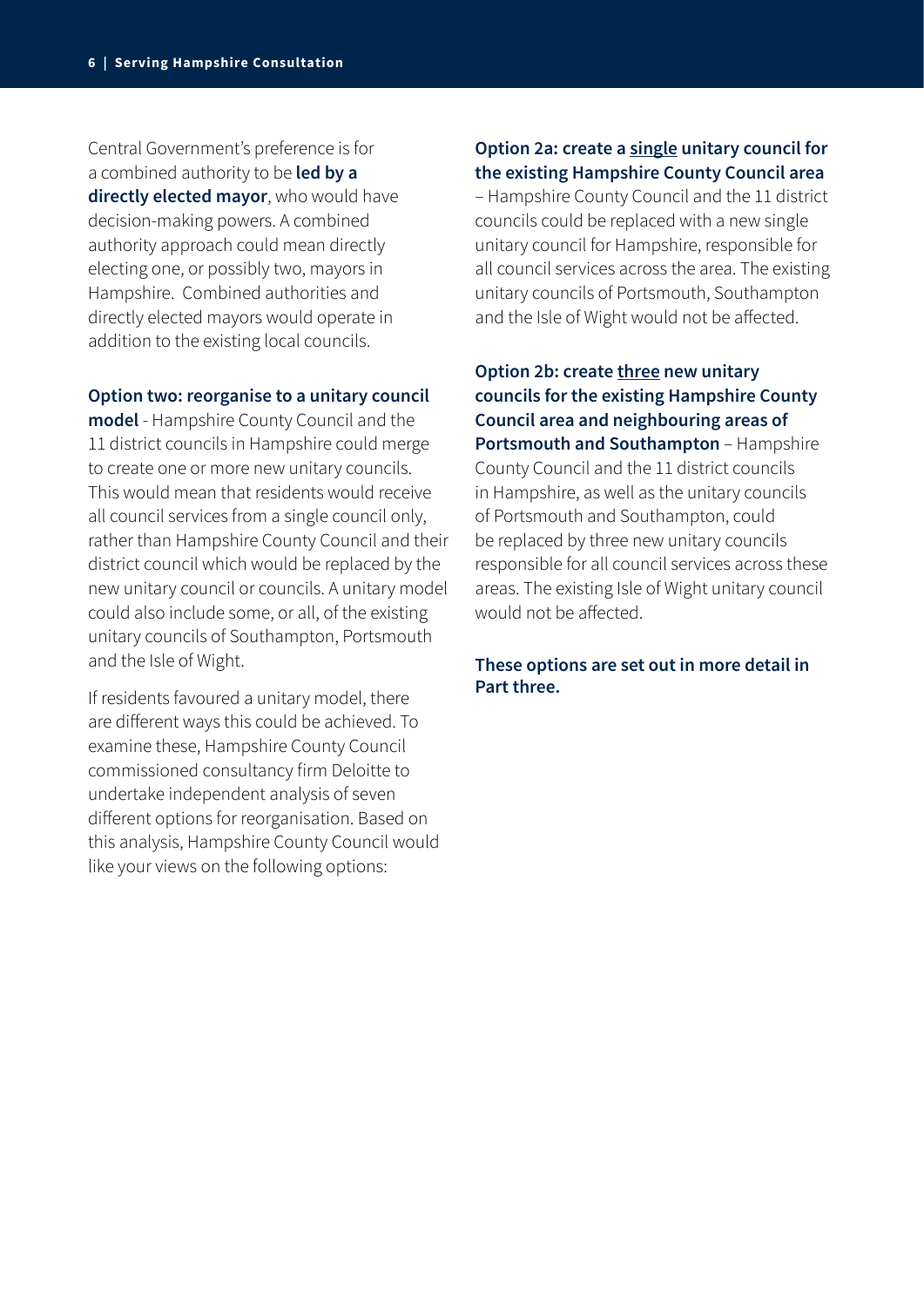# **How to have your say**

This Information Pack contains important information which we recommend you read carefully before completing the accompanying Response Form.

To provide your feedback, please complete the Response Form available online at **[www3.hants.gov.uk/servinghampshire.](http://www3.hants.gov.uk/servinghampshire.)** 

Alternatively, you can request a paper copy of the Response Form by emailing **servinghampshire@ipsos-mori.com** or by calling 0808-2024-970. You can also email your response directly to Ipsos MORI using the consultation email address **[servinghampshire@ipsos-mori.com.](mailto:mailto:servinghampshire%40ipsos-mori.com?subject=)** The Information Pack and Response Form can also be requested in other formats, including braille, audio or large print.

Please return paper response forms in the Freepost envelope provided to:

Freepost Plus RTTH-GRYG-SCXZ

Serving Hampshire Consultation Ipsos MORI PO Box 1188 Kymberley Road Harrow HA1 9NU

### **The consultation is open from 27 July and will close at 11.59pm on 20 September 2016.**

Please note that responses received after this time will not be included in the findings report.

If you have any other queries about this consultation please contact us by emailing **servinghampshire@ipsos-mori.com** or by calling 0808-2024-970.

### **Hampshire County Council's consultation policy**

Hampshire County Council is committed to five principles of consultation:

- To consult on key issues and proposals.
- To consult in good time.
- To be inclusive but with clear and appropriate limits.
- To consult using clear, simple information.
- To ensure responses are taken into account when decisions are made.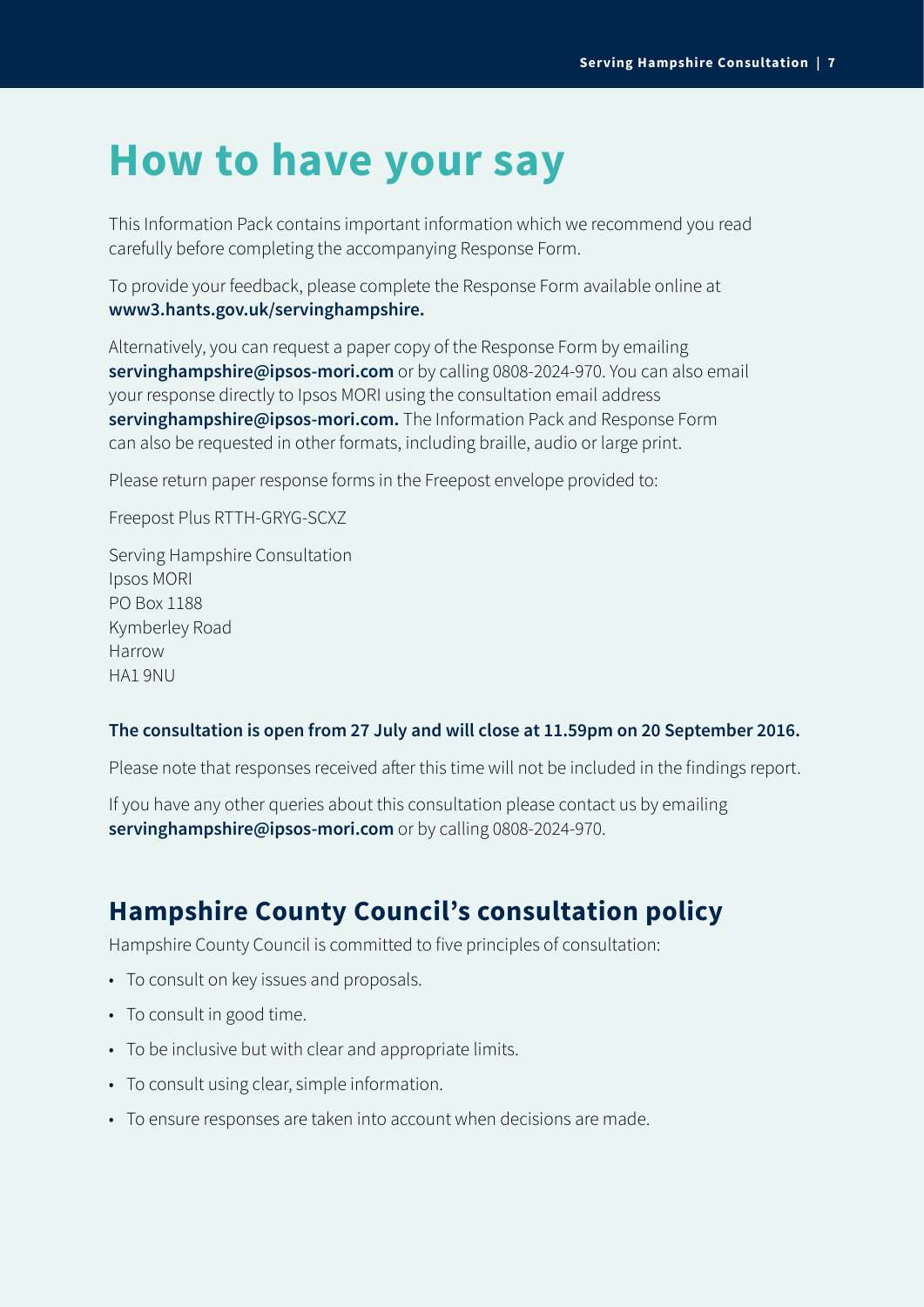# **Part two - information on how local government is organised**

### **How local government is organised in Hampshire**

The structure of local government in England varies between areas. Many larger towns and cities, and some counties, have just one tier of local government responsible for all local services within an area. This is called a unitary council. Currently, there are no unitary councils in the area covered by Hampshire County Council, but in the wider Hampshire and Isle of Wight area there are three separate unitary councils – Portsmouth City Council, Southampton City Council and Isle of Wight Council.

**Map A**: Map of the 11 district council areas in Hampshire and unitary council areas of Portsmouth, Southampton and the Isle of Wight. Hampshire County Council covers the same area as all of the 11 district councils.

1 Basingstoke and Deane 2 Hart 3 Rushmoor 4 Test Valley 5 Winchester 6 East Hampshire 7 New Forest 8 Eastleigh 9 Fareham 10 Gosport 11 Havant 12 Southampton 13 Portsmouth 14 Isle of Wight Produced by HCC Research & Intelligence group

For around half of the population in England, there are two main tiers of local government – county and district councils – with responsibility for council services split between the two tiers within an area. Some areas also have town and parish councils. This is the case for Hampshire where there is one County Council, 11 district councils<sup>2</sup> and 263 Town and Parish councils.

1

5

14

 $\overline{2}$ 

Unitary councils outside

of Hampshire CC

**Hampshire County** 

6

2 Basingstoke and Deane Borough Council, East Hampshire District Council, Eastleigh Borough Council, Fareham Borough Council, Gosport Borough Council, Hart District Council, Havant Borough Council, New Forest District Council, Rushmoor Borough Council, Test Valley Borough Council, Winchester City Council

Ā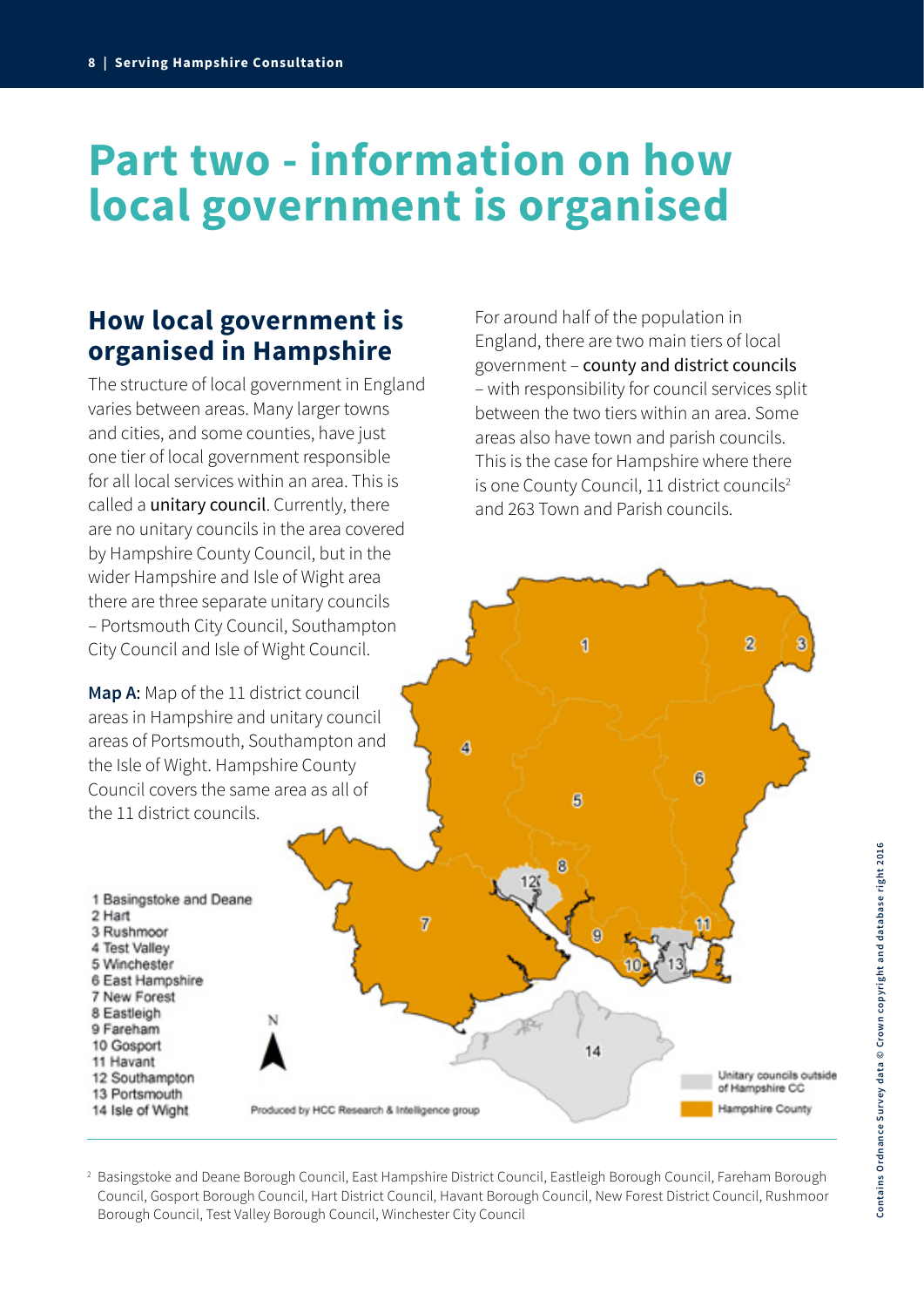County councils represent larger populations and are responsible for services across larger geographical areas. County council services include education, roads, public transport, libraries, waste disposal, countryside services and social care. Hampshire County Council represents 1.35 million people who live in Hampshire<sup>3</sup>, has 9,865 employees (fulltime employees, excluding teachers) and requires £872 million each year to run its services (excluding schools funding)<sup>4</sup>.

District councils represent smaller populations within a county council's area, often around 100,000 people, and they are responsible for services across smaller geographical areas. District council services include council housing, planning, bin collections, leisure facilities and council tax collection. The 11 district councils in Hampshire vary in size and nature. They represent populations ranging from 84,287 (Gosport) to 178,907 (New Forest) people and employ between 137 (Hart) and 823 (New Forest) staff. They also have different characteristics – some are mostly rural whereas others are predominantly urban in nature. Hampshire's 11 district councils need an average of £16 million each year to run their services<sup>5</sup>.

Town and parish councils represent even smaller populations, such as villages or a small market town. The services provided by town and parish councils vary, but are typically local, such as minor maintenance services, including grass cutting, and management of community assets, including car parks, play areas and village halls, which serve as focal points for many communities. There are around 263 town and parish councils and 2,069 town and parish councillors across seven of Hampshire's 11 district areas.

County, unitary and district councils in England receive some money from central Government to run services. The remaining money needed comes from locally raised funding such as council tax, charged to local households, and other sources, like charges for car parks, parking permits and hire of leisure facilities. All levels of local government are able to set and charge council tax to pay for their services, within certain central Government rules.

Hampshire County Council is responsible for 83% of council money spent in Hampshire, compared to 17% for the district councils.

Decisions about council services are made by councillors – individuals elected to represent people in a defined geographical area for a fixed period of time. The County Council and each district council have a council Leader. The Leader chairs a council's Cabinet – its main decision making body consisting of the Leader of the council and a number of councillors. The Leader has overall responsibility for a

 $^3$  The County Council covers the population of the districts in the county of Hampshire

<sup>4</sup> Revenue Account Budget (RA) 2016/17 Data: Total Service Expenditure (excluding schools)

<sup>5</sup> Revenue Account Budget (RA) 2016/17 Data: Total Service Expenditure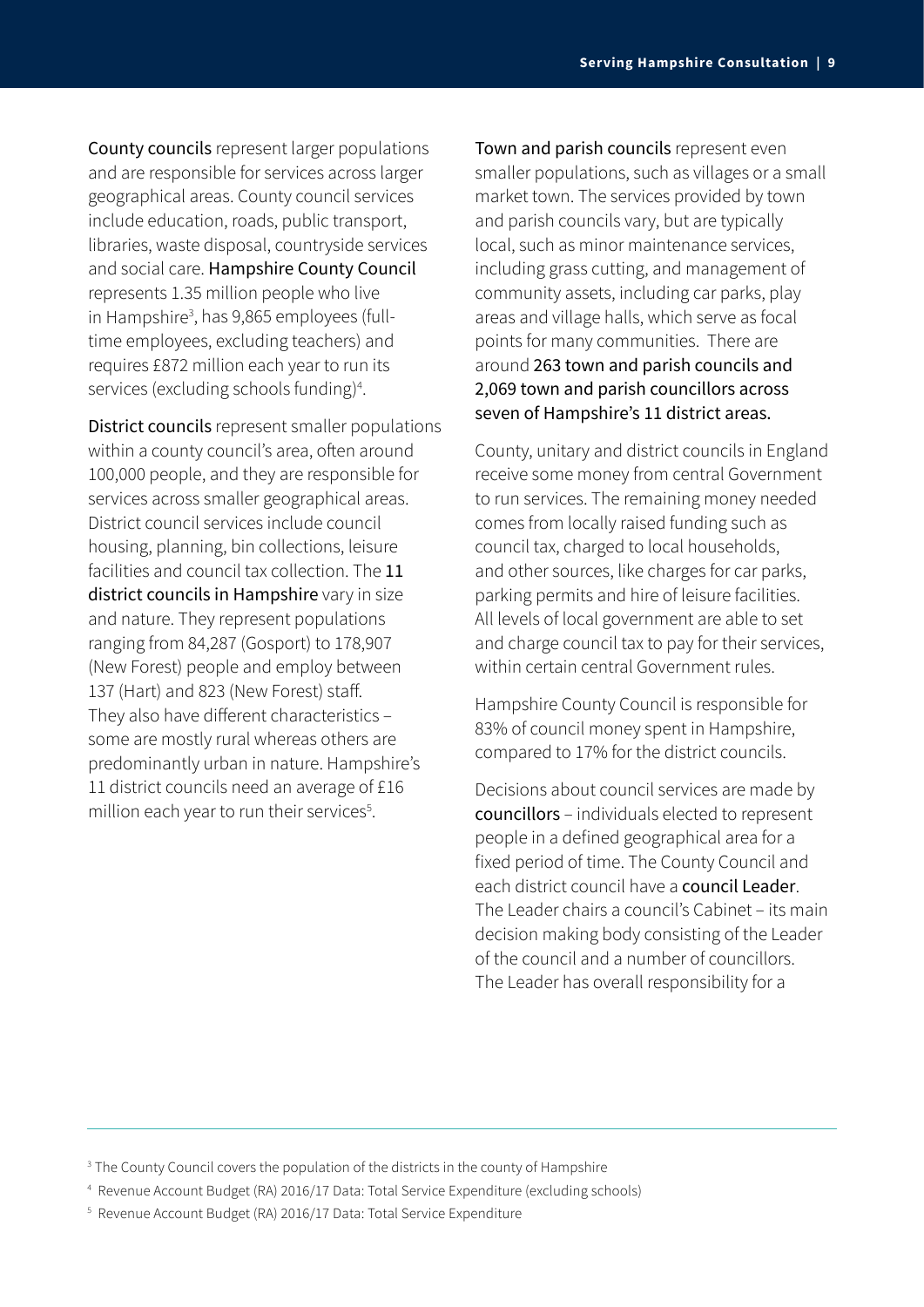council's performance and service provision, leads the decision-making process and directs strategic policy and budget setting.

In Hampshire there are a total of 566 elected councillors (488 district councillors and 78 county councillors) representing around 1.35 million people.

The current system of local government has worked well in Hampshire, but ongoing cuts to central Government funding and increasing demand for council services is causing councils to consider alternative ways of delivering public services.

Hampshire County Council and the 11 district councils in Hampshire have adapted and become more efficient. Since 2008, Hampshire County Council has reduced the amount it spends by over £250 million. These changes have helped to protect services, but will not be enough to sustain public services in the future and savings are becoming increasingly difficult to achieve. For example, Hampshire County Council anticipates that by 2019, it will face a shortfall in its budget of £120 million.

Central Government is also encouraging councils in England to change through its devolution agenda, which is intended to enable councils to run some services jointly, and potentially gain powers and funding from central Government.

In this context, Hampshire County Council has identified several options for how councils in Hampshire could change or be reorganised. These options are detailed in Part three of this document.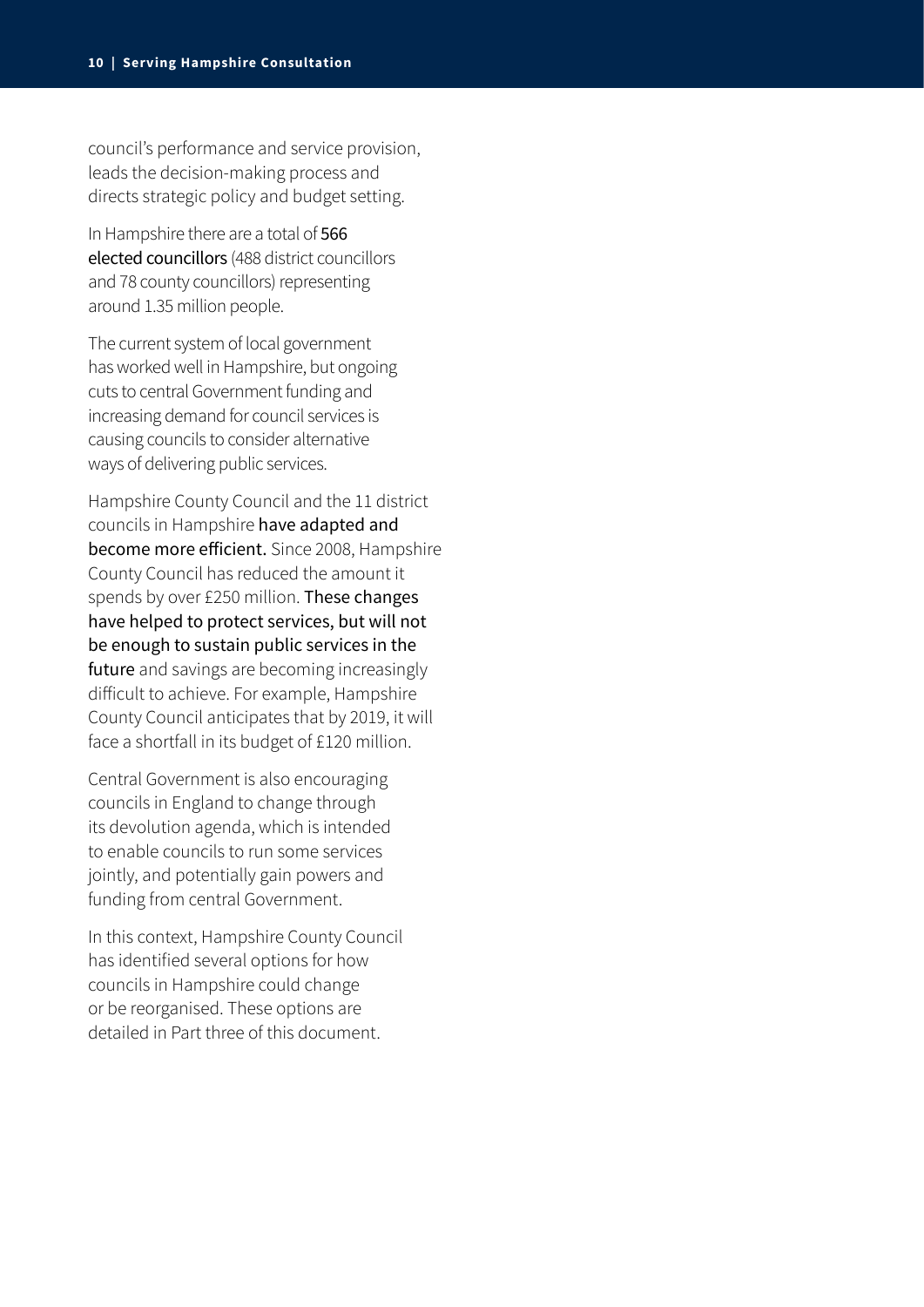## **Part three – detailed information on the options for change**

### **Keeping the status-quo**

Hampshire County Council is asking for your views on different ways that councils in Hampshire could change or be reorganised to help sustain the delivery of core council services in the future. This part of the Information Pack explains the potential benefits and disadvantages of each of these options.

### However, Hampshire County Council does not have to recommend any changes or reorganisation to central Government.

Residents could prefer not to have a combined authority or authorities for the Hampshire area. Similarly, residents could prefer not to support reorganisation to a unitary council model in Hampshire. Instead, residents could prefer to keep the status quo.

If the status-quo remained, Hampshire County Council would continue to seek opportunities to work with the 11 district councils in its area to sustain core council services in the future. However, this could mean:

- Change could be imposed by central Government, or district councils choosing to partner with councils outside of Hampshire, creating an alternative pattern for potential reorganisation.
- Missing out on securing more powers and funding from central Government at the local level by not choosing to form one or more combined authorities.
- Lost opportunities to achieve better value for public money by not choosing to reorganise to a unitary model.
- Sustaining core council services in the future becomes harder due to ongoing cuts to central Government funding and increasing demand for council services.

Therefore, Hampshire County Council is asking for your views on options for how councils in Hampshire could change or be reorganised. These options could help to sustain core council services in the future.

### Option one: **create one, or possibly two, combined authorities**

One way that councils in Hampshire could change to sustain public services is to create one, or possibly two, combined authorities. A combined authority is a way in which councils can legally join together, with or without other councils, to run jointly certain services, such as those related to transport, and to receive devolved powers and funding from central Government. Combined authorities exist in addition to existing councils, which continue to provide services outside of those provided by the combined authority.

Central Government has indicated that its preference is for councils to create combined authorities led by directly elected mayors in order to receive devolved powers and funding. A directly elected mayor is an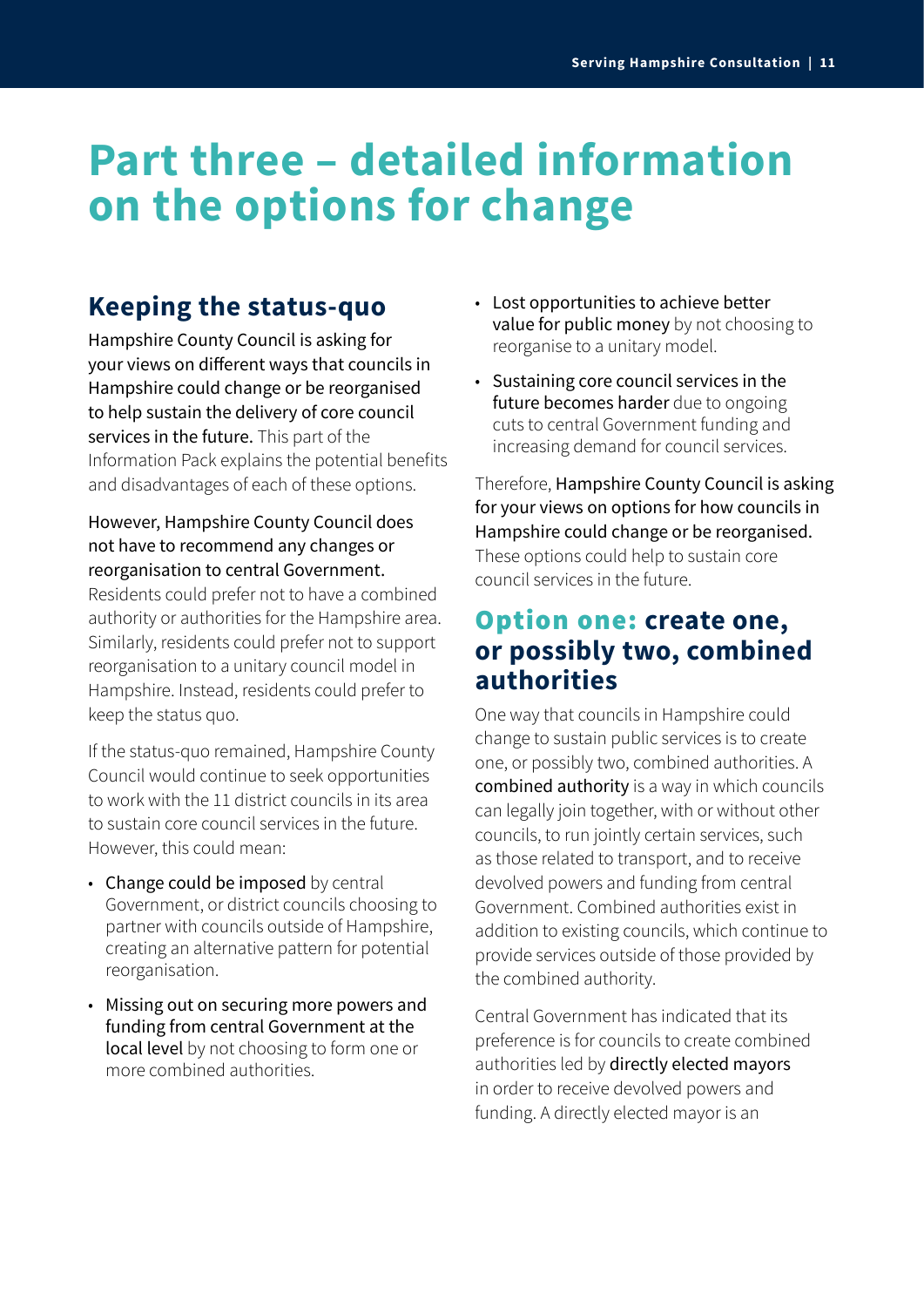individual voted for by the residents of a combined authority area. They exist alongside local councillors and council Leaders.

London provides an illustration of how an extra regional tier of government can work, although a combined authority would not necessarily work in exactly the same way. London has 32 individual councils delivering council services to residents. These exist in addition to a directly elected mayor for the whole of London. The Mayor of London is directly elected and responsible for a number of services, including transport, planning and regeneration, and is held to account by elected representatives of the London Assembly.

Several areas across the country have already formed combined authorities in return for devolved powers and funding<sup>6</sup>. Most of these areas have agreed to have a directly elected mayor in order to receive these extra powers. For example, 10 councils have joined together to form the Greater Manchester Combined Authority. The people of Greater Manchester will elect a mayor in 2017. In return, the combined authority and directly elected mayor will receive additional powers and funding from central Government, including:

- More control over local transport
- New planning powers to encourage regeneration and development
- Money to fund an extra 15,000 new homes over ten years
- Extra funding to help up to 50,000 people back into work
- Money to support and develop local businesses.

Agreements with central Government are different for different areas. If the councils in Hampshire were collectively to seek an agreement for more powers and funding from central Government, they might not get the same as the Greater Manchester councils.

The powers given to combined authorities and elected mayors are not always from central Government. Sometimes powers and budgets, such as for transport, are moved from existing councils.

If residents favoured a combined authority approach, the councils in Hampshire could create either a single combined authority covering the whole of Hampshire, Portsmouth, Southampton and the Isle of Wight or two separate combined authorities covering different parts of Hampshire, Portsmouth, Southampton and the Isle of Wight.

<sup>6</sup> Cornwall, East Anglia, Greater Lincolnshire, Greater Manchester, Liverpool City Region, North East, Sheffield City Region, Tees Valley, West of England, West Midlands, West Yorkshire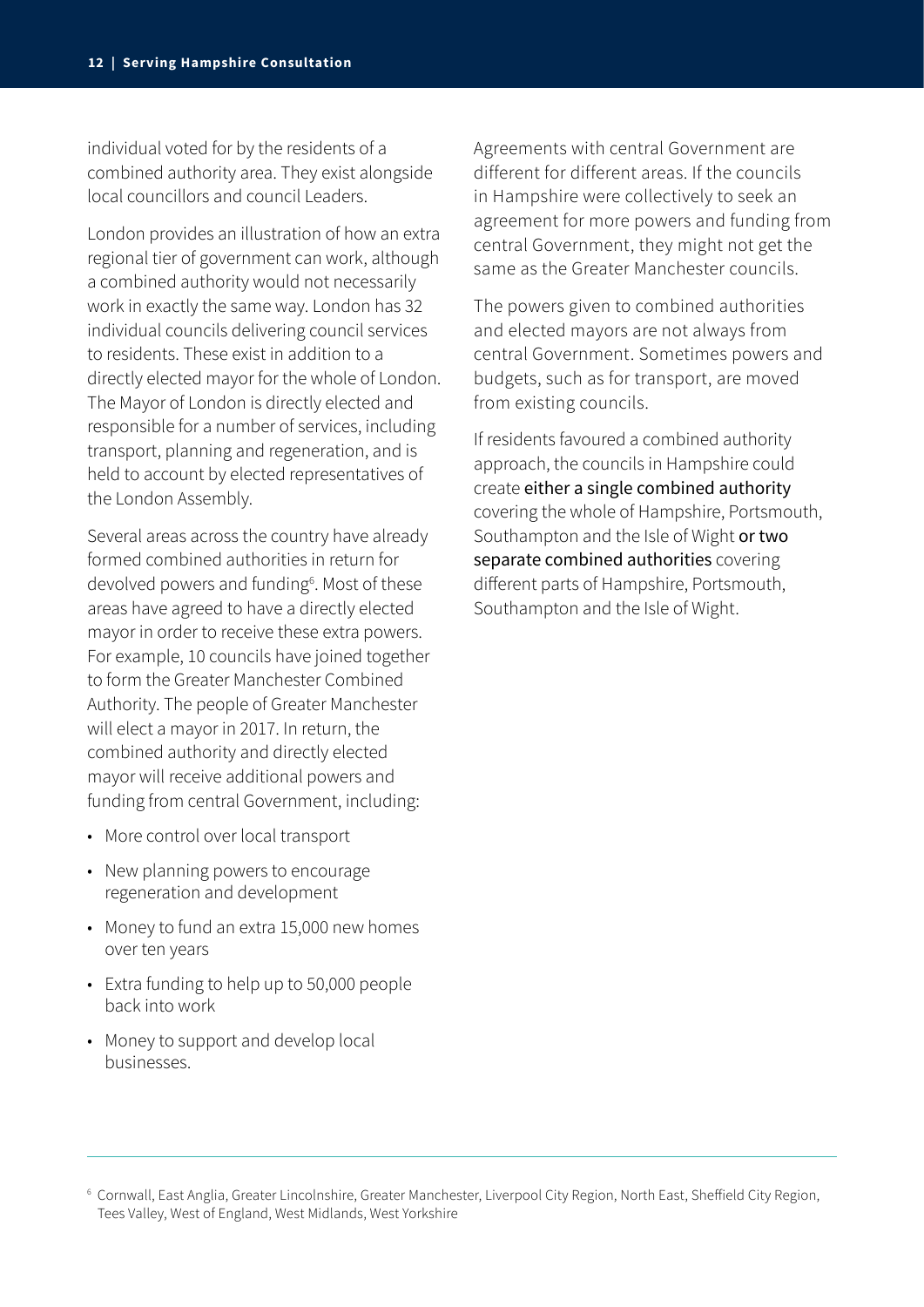### Option 1a **- create a single combined authority called the**  *Hampshire and Isle of Wight* **Combined Authority**

The proposal to create a single combined authority for the whole of Hampshire, as well as the areas of Portsmouth, Southampton and the Isle of Wight, was put forward to central Government by Hampshire County Council, the 11 district councils in Hampshire and the unitary councils of Portsmouth, Southampton and the Isle of Wight in September 2015.

This was part of a prospectus for devolved funding and powers<sup>7</sup>. The *Hampshire and Isle of Wight* combined authority proposal was well-developed and supported by other public agencies and included plans to help:

- Sustain public services.
- Build more homes.
- Boost enterprise, skills and employment.
- Transform public services.
- Support businesses.
- Invest in infrastructure.
- Strengthen the role of town and parish councils.
- Protect the local character of the area.



7 http://documents.hants.gov.uk/corporate/HIOWDevolutionProspectus-October2015-web.pdf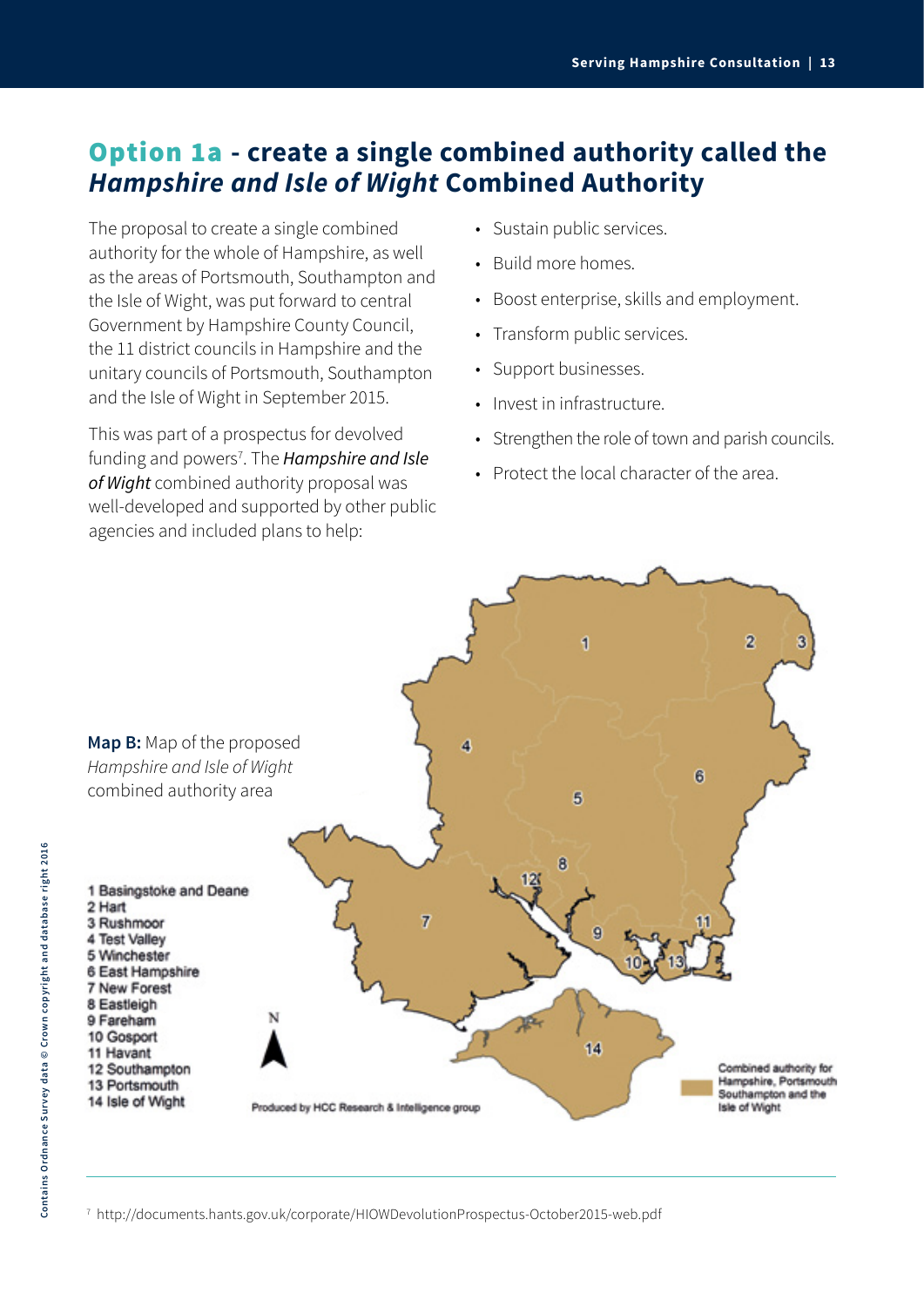The *Hampshire and Isle of Wight* combined authority would be made up of Hampshire County Council, the 11 district councils of Hampshire, Portsmouth City Council, Southampton City Council and Isle of Wight Council. These councils would continue to exist alongside the new combined authority.

| For a single Hampshire and Isle of Wight                                                                                                                                                                                                                                                                                                                                                                                                                                                                                                                                                                                                                                                                                   | <b>Against</b> a single Hampshire and                                                                                                                                                                                                                                                                                                                                                                                                                                                           |
|----------------------------------------------------------------------------------------------------------------------------------------------------------------------------------------------------------------------------------------------------------------------------------------------------------------------------------------------------------------------------------------------------------------------------------------------------------------------------------------------------------------------------------------------------------------------------------------------------------------------------------------------------------------------------------------------------------------------------|-------------------------------------------------------------------------------------------------------------------------------------------------------------------------------------------------------------------------------------------------------------------------------------------------------------------------------------------------------------------------------------------------------------------------------------------------------------------------------------------------|
| combined authority                                                                                                                                                                                                                                                                                                                                                                                                                                                                                                                                                                                                                                                                                                         | Isle of Wight combined authority                                                                                                                                                                                                                                                                                                                                                                                                                                                                |
| A single Hampshire and Isle of Wight                                                                                                                                                                                                                                                                                                                                                                                                                                                                                                                                                                                                                                                                                       | A single Hampshire and Isle of Wight                                                                                                                                                                                                                                                                                                                                                                                                                                                            |
| combined authority could:                                                                                                                                                                                                                                                                                                                                                                                                                                                                                                                                                                                                                                                                                                  | combined authority could:                                                                                                                                                                                                                                                                                                                                                                                                                                                                       |
| • Gain more local decision-making powers<br>from central<br>Government through devolution<br>• Gain more money from central<br>Government, if the combined authority<br>was led by an elected mayor<br>Deliver better value for taxpayers' money<br>$\bullet$<br>by getting a greater return on councils'<br>joint investment<br>• Replace the need for other existing<br>partnerships, making better use of public<br>money<br>Keep the existing councils and minimise<br>$\bullet$<br>the impact of change on the way people<br>currently receive and access council services,<br>e.g. high performing County Council services,<br>such as child protection and services for<br>vulnerable adults, would not be affected | • Add complexity - an additional tier of<br>local government on top of current council<br>structures could cause confusion about<br>who is responsible for council services<br>• Add some cost - the set up and<br>running costs of an additional tier<br>of government would need to be<br>met by the existing councils<br>Be perceived as too large - only<br>$\bullet$<br>one combined authority to cover a<br>diverse and complex area with a mix<br>of urban, rural, costal and city areas |

• Cover the same area as the Police, Fire Service and Health agencies, making it easier for different public sector agencies to work together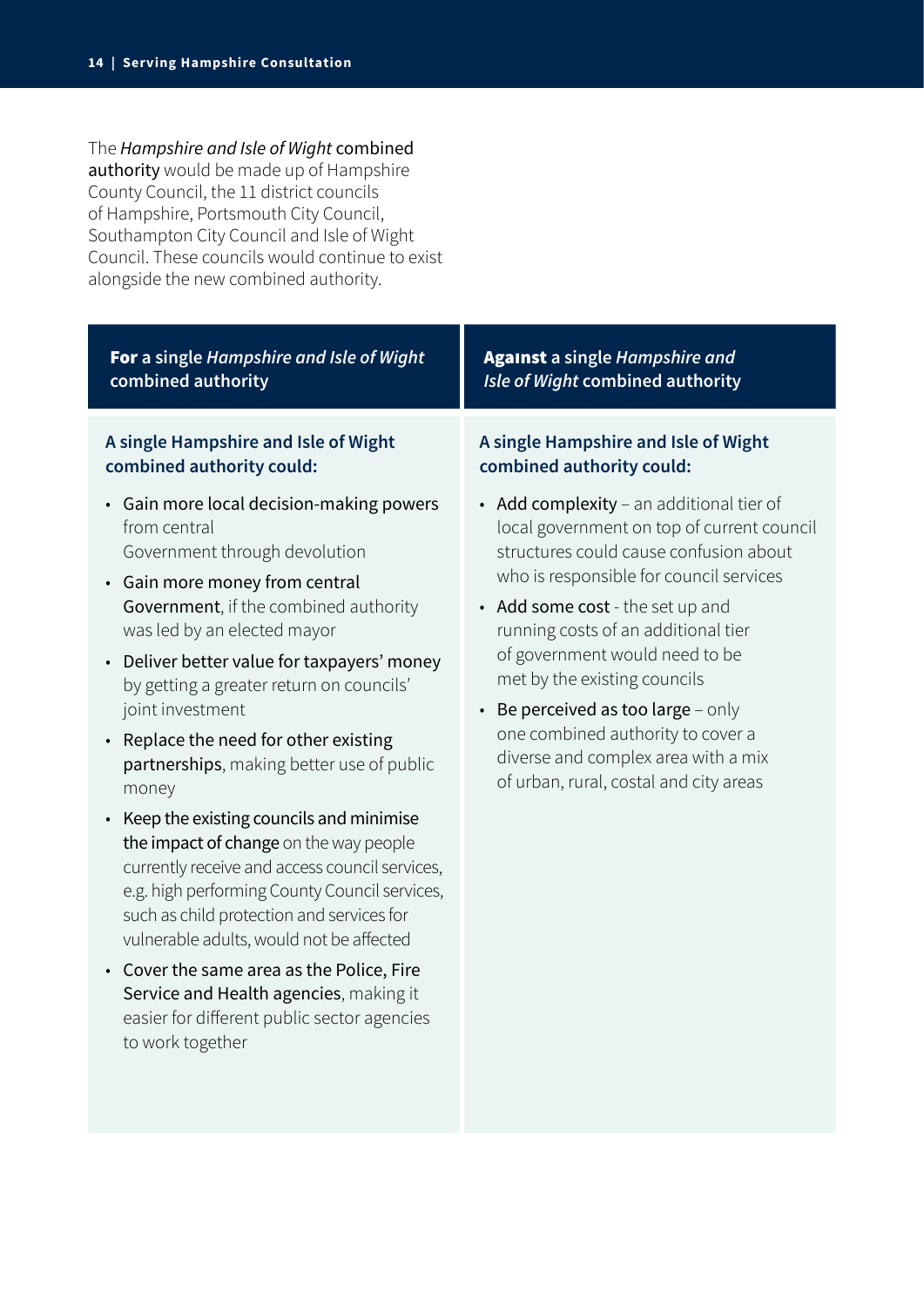### For **a single** *Hampshire* **and** *Isle of Wight* **combined authority**

- Invest in places that need economic growth by bringing together and transferring money and expertise across Hampshire, Portsmouth, Southampton and the Isle of Wight
- Plan more strategically services that are delivered across the Hampshire, Portsmouth, Southampton and the Isle of Wight area, such as housing development, railways and major roads
- Support economic growth by aligning with existing Local Enterprise Partnerships, which are intended to reflect economic areas<sup>8</sup>
- Reduce competition between councils for Government investment – instead councils would pull together for the whole area
- Bring services and expertise together, creating greater capacity to support businesses

Against **a single** *Hampshire* **and** *Isle of Wight* **combined authority**

<sup>8</sup> Local Enterprise Partnerships (LEPs) are voluntary partnerships between local authorities and businesses intended to reflect economic areas. LEPs set economic priorities and undertake activities to support economic growth and create jobs. There are currently two Local Enterprise Partnerships which cover Hampshire, Portsmouth, Southampton and the Isle of Wight: Enterprise M3 and Solent.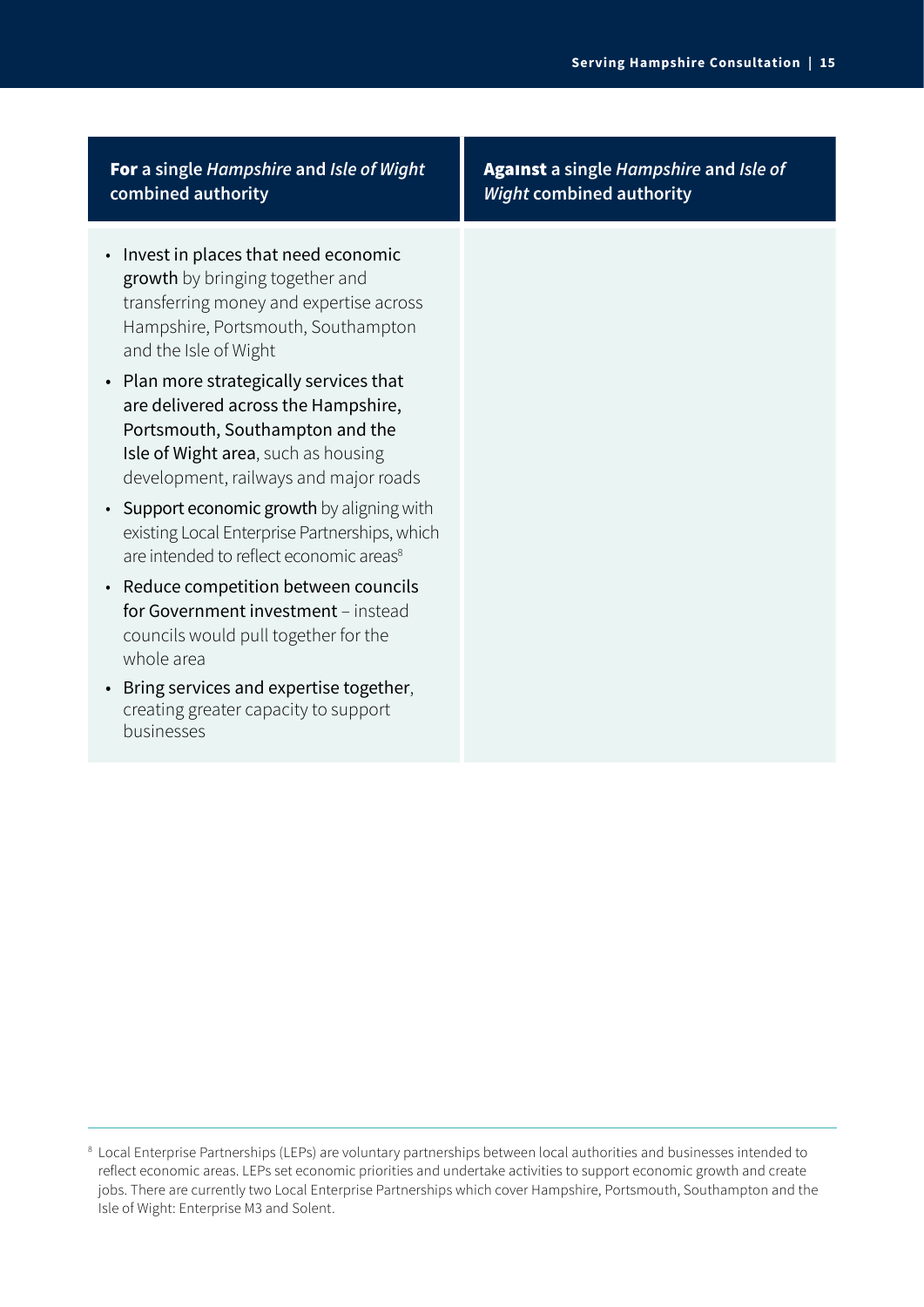### Option 1b **– create two separate combined authorities called** *Heart of Hampshire* **and** *Solent*

Negotiations with central Government on the *Hampshire* and *Isle of Wight* proposal were welladvanced, but stalled when central Government asked for the proposed combined authority to be led by a directly elected mayor. When negotiations stalled, some councils started to explore an alternative model which could see the creation of two separate combined authorities with directly elected mayors called *Heart of Hampshire* and *Solent*.

The proposed *Heart of Hampshire* combined authority would cover part of Hampshire and be made up of Basingstoke and Deane, Hart, New Forest, Rushmoor, Test Valley and Winchester district councils, as well as Hampshire County Council.

The proposed *Solent* combined authority would cover part of Hampshire and be made up of Eastleigh, East Hampshire, Fareham, Gosport and Havant district

councils, as well as Hampshire County Council and the unitary councils of Portsmouth, Southampton and the Isle of Wight.

Individually, *Heart of Hampshire* and *Solent*  cover only part of Hampshire. Together they cover the whole of Hampshire, Portsmouth, Southampton and the Isle of Wight. Hampshire County Council would be a member of both combined authorities.

Some of Hampshire County Council's responsibilities for services, such as for transport, could transfer from Hampshire County Council and be split across the two combined authorities. For example, instead of Hampshire County Council being responsible for highways across Hampshire, the *Solent* combined authority could become responsible for highways across the Solent area and the *Heart of Hampshire* combined authority could become responsible for highways across its area.

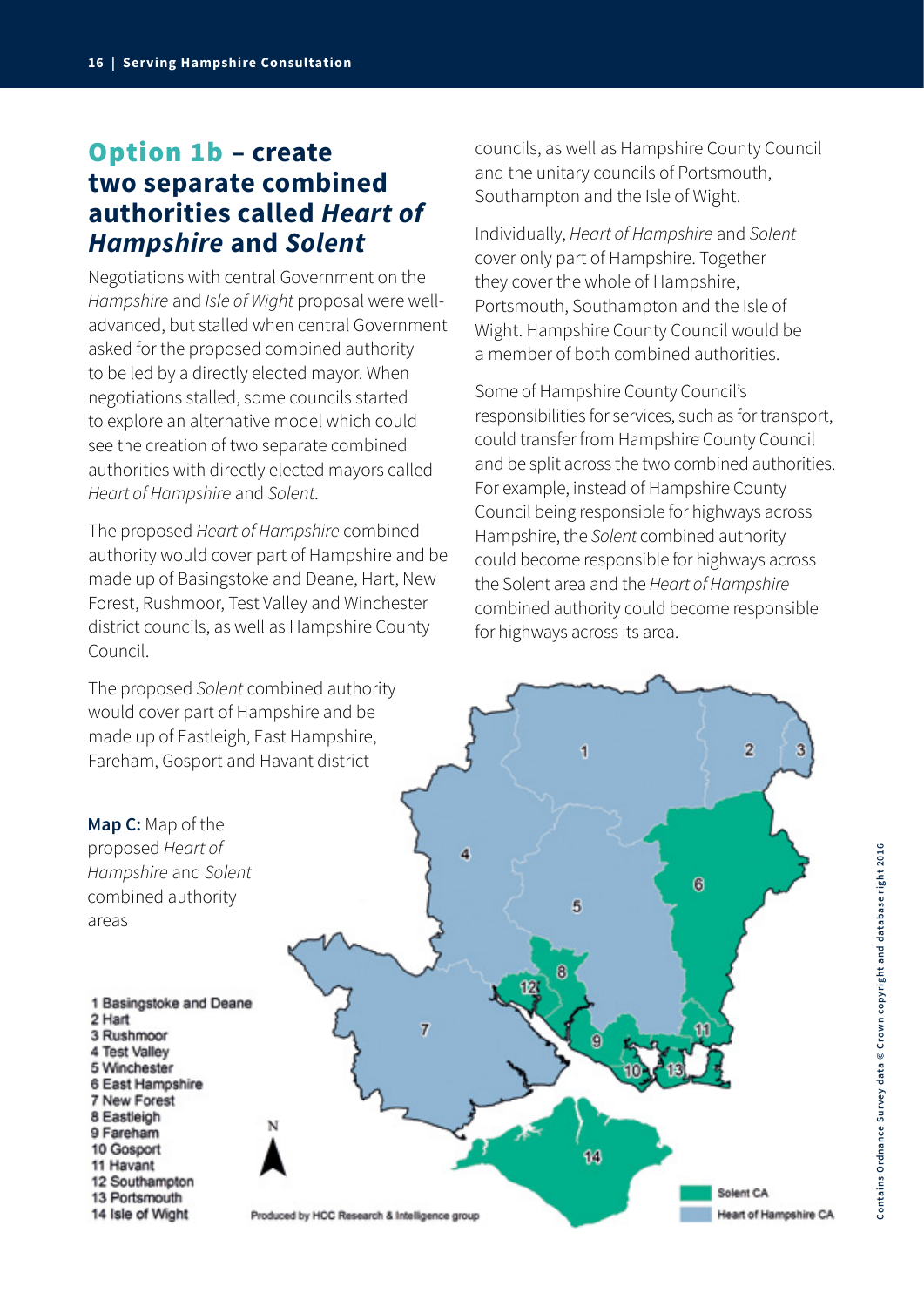Some of Hampshire County Council's responsibilities for services would also transfer if a single combined authority was created. However, with a single combined authority, these services would be scaled up across a larger area. If two combined authorities were created, these services would be divided down across smaller areas that cut across the County of Hampshire.

| For two combined authorities                                                                                                                                                                                               | <b>Against two combined authorities</b>                                                                                                                                                |
|----------------------------------------------------------------------------------------------------------------------------------------------------------------------------------------------------------------------------|----------------------------------------------------------------------------------------------------------------------------------------------------------------------------------------|
| - Heart of Hampshire and Solent                                                                                                                                                                                            | - Heart of Hampshire and Solent                                                                                                                                                        |
| Two separate combined authorities could:                                                                                                                                                                                   | Two separate combined authorities could:                                                                                                                                               |
| • Gain more local decision-making                                                                                                                                                                                          | • Add complexity (more than a single                                                                                                                                                   |
| powers from central Government                                                                                                                                                                                             | combined authority) - an additional                                                                                                                                                    |
| through devolution                                                                                                                                                                                                         | two tiers of local government in two areas                                                                                                                                             |
| • Gain more money from central                                                                                                                                                                                             | on top of current council structures could                                                                                                                                             |
| Government, if the combined authorities                                                                                                                                                                                    | cause confusion about who is responsible                                                                                                                                               |
| were each led by an elected mayor                                                                                                                                                                                          | for council services                                                                                                                                                                   |
| Deliver better value from taxpayers'<br>$\bullet$<br>money by getting a greater return on<br>councils' joint investment (although the<br>potential for joint investment is less than<br>under a single combined authority) | • Add some cost (more than a single<br>combined authority) - the set up and<br>running costs of two additional tiers of<br>government would need to be met by the<br>existing councils |
| Replace the need for other existing                                                                                                                                                                                        | Disrupt the way local people currently                                                                                                                                                 |
| $\bullet$                                                                                                                                                                                                                  | $\bullet$                                                                                                                                                                              |
| partnerships making better use of public                                                                                                                                                                                   | receive and access services by dividing                                                                                                                                                |
| money                                                                                                                                                                                                                      | up high performing County Council                                                                                                                                                      |
| Keep the existing councils and reduce<br>$\bullet$<br>the impact of change on the way people                                                                                                                               | services, such as road maintenance,<br>and transferring them to two separate                                                                                                           |

the impact of change on the way people currently receive and access some council services (although some County Council services could be disrupted by being transferred and divided across two combined authorities)

### • Be too small to plan strategically services that are delivered across Hampshire, Portsmouth, Southampton and the Isle of Wight, such as housing development, railways and major roads

authorities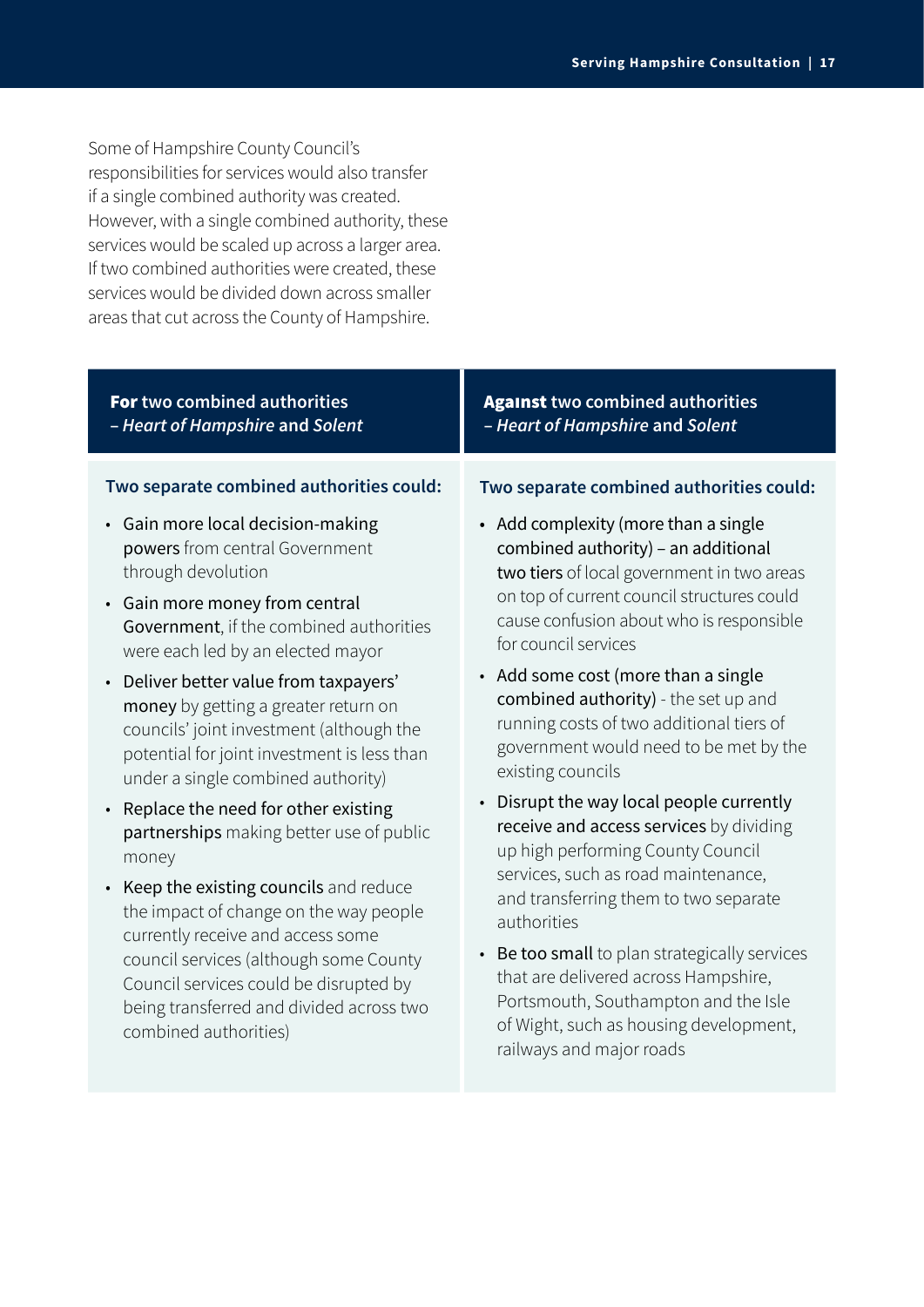For **two combined authorities –** *Heart of Hampshire* **and** *Solent*

- Support economic growth in more local areas e.g. larger towns or sub-regions within Hampshire and the Isle of Wight area
- Provide some potential for services and expertise to be brought together, e.g. to support businesses

Against **two combined authorities –** *Heart of Hampshire* **and** *Solent*

- Weaken economic growth by not aligning with existing Local Enterprise Partnerships which are intended to reflect economic areas<sup>9</sup>
- Make it more difficult to invest in places that need economic growth by limiting the ability to bring together and transfer money and expertise across Hampshire, Portsmouth, Southampton and the Isle of Wight
- Create competition between two combined authorities for Government investment
- Cut across well-established boundaries of other public sector agencies, such as the Police and Fire Service and Health, potentially making it more difficult to work together

Central Government's preference is for combined authorities to be led by a directly elected mayor. Therefore, a combined authority solution could mean electing one or more mayors for Hampshire.

<sup>9</sup> Local Enterprise Partnerships (LEPs) are voluntary partnerships between local authorities and businesses intended to reflect economic areas. LEPs set economic priorities and undertake activities to support economic growth and create jobs. There are two Local Enterprise Partnerships that cover Hampshire, Porstmouth, Southampton and the Isle of Wight: Enterprise M3 and Solent.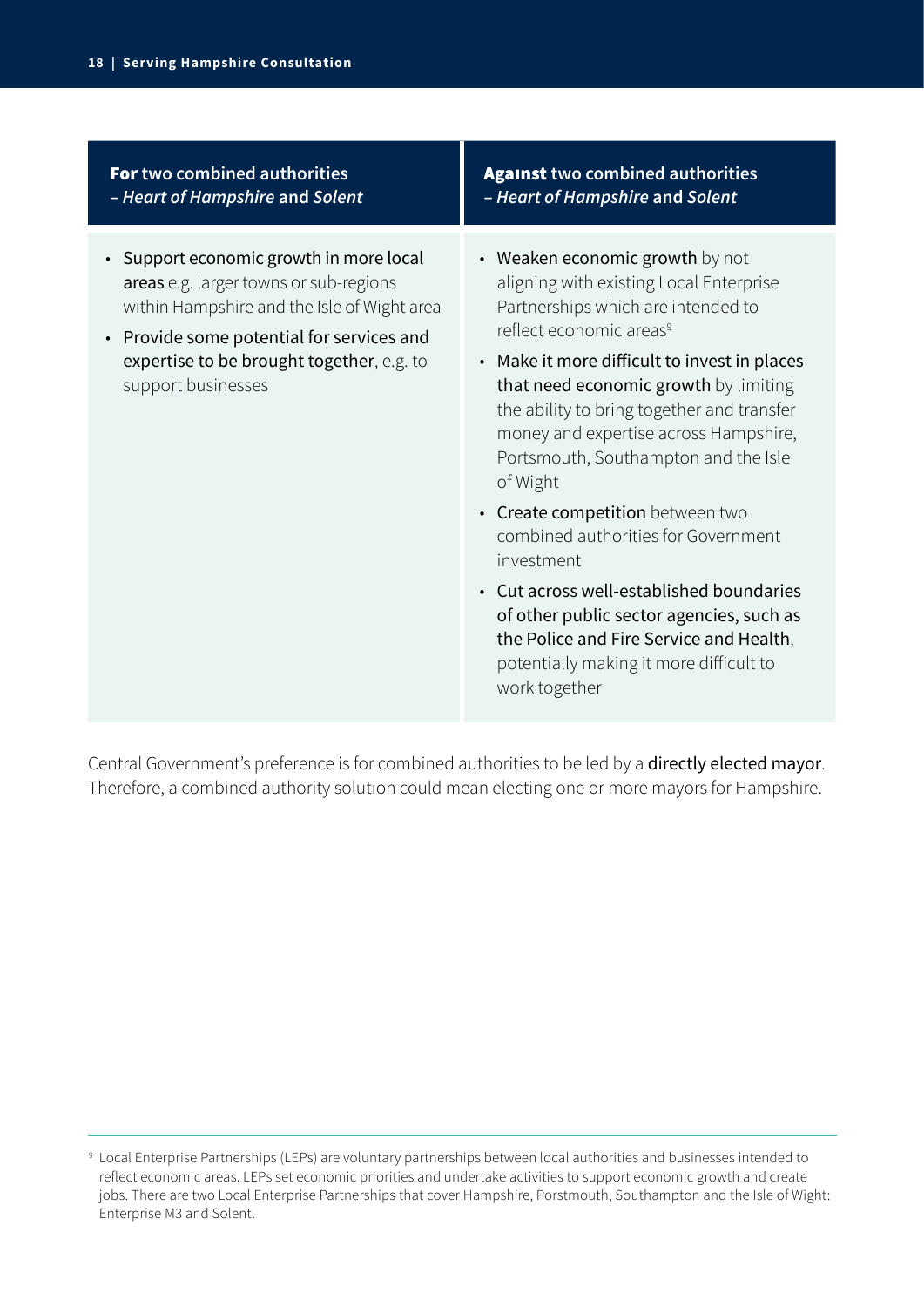### **A directly elected mayor could:**

- Gain more local decision making powers from central Government than a combined authority could gain on its own, such as powers to raise business rates
- Gain more money from central Government than a combined authority could gain on its own – central Government has agreed to give some areas £30 million each year for 30 years where a directly elected mayor is in place. Even if Hampshire accepted an elected mayor, it may not get the same  $commitment<sup>10</sup>$ .
- Enable more directly accountable leadership e.g. by having a single person elected by Hampshire's residents

### **For** directly elected mayors **Against** directly elected mayors

### **A directly elected mayor could:**

- Add costs the cost of electing the mayor (estimated at around £1 million) and running costs of the mayor's office would need to be met by the existing councils
- Not be needed combined authorities can be led by an existing council Leader from the area, which would avoid the cost of electing a mayor. A council Leader would also be easier to replace if they became ineffective.
- Not necessarily guarantee additional money from central Government, since a future central Government could reduce or cancel money promised.
- Be unrepresentative one individual may not be able to represent large, diverse areas effectively. The Hampshire and Isle of Wight area has a large mix of urban, rural, coastal and city areas and a population of just under two million people.
- Potentially weaken leadership and accountability - a directly elected mayor would give a single person considerable powers and responsibility with no way to remove them if they become ineffective during their term of service
- Cause greater confusion about who is responsible for services across the Hampshire area - responsibility for some Hampshire County Council services will transfer to the mayor

Hampshire County Council does not have to recommend any of these options to central Government. Residents could prefer not to create a combined authority or authorities for the Hampshire area, and not to have one or more elected mayors.

<sup>&</sup>lt;sup>10</sup> To put this £30 million in context, Hampshire County Council has proposed to invest £230 million over the next three years in new and extended school buildings to provide a further 11,000 primary and secondary school places.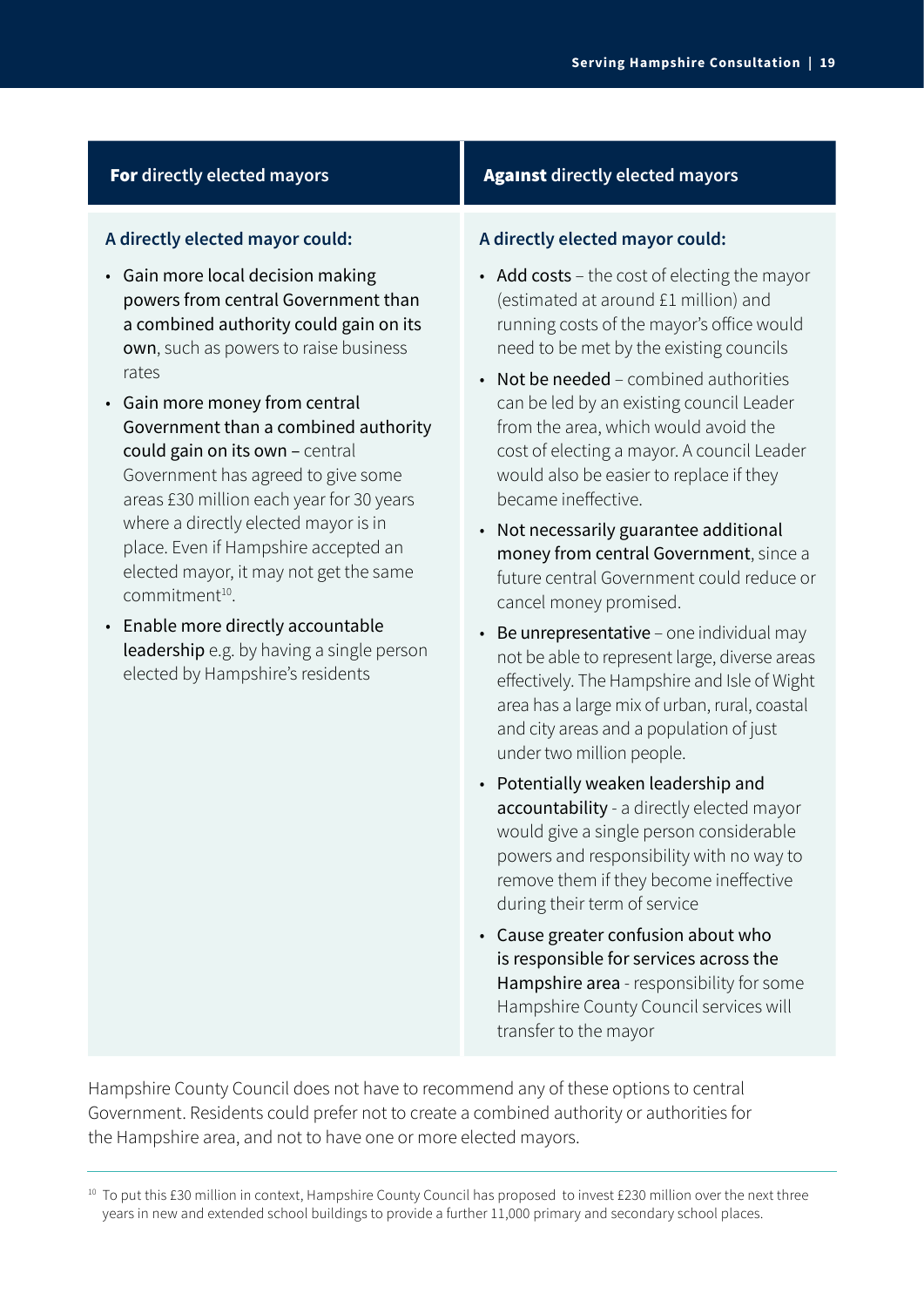### Option two: **reorganise to a unitary council model**

The way local government is currently structured is not set in stone. Where county councils and district councils exist alongside one another, they can propose to reorganise to create one or more unitary councils, responsible for all of the council services in an area.

For example, up until 1998, council services in Berkshire were overseen and run by Berkshire County Council and six district councils. In 1998, the seven councils reorganised and were replaced with six unitary councils, responsible for overseeing and running all of the council services in Berkshire. Similarly, in 2009, Cornwall County Council and the six district councils in Cornwall reorganised and were replaced by one single unitary council called Cornwall Council.

More recently, the Cities and Local Government Devolution Act (2016) enables the Government to impose reorganisation on a two-tier area if at least one council wants it. It is possible for councils in an area to reorganise to a unitary model of local government and then go on to create a combined authority by partnering with other councils at a later date.

As with all other two-tier county areas, the councils in Hampshire could make a proposal to central Government to reorganise and create one or more unitary councils. This could help to: make council services simpler to access (e.g. by reducing the number of councils); improve service delivery (e.g. by joining up services); reduce costs (e.g. by having fewer staff or buildings); and give a stronger voice to local communities (e.g. by strengthening the role and influence of town and parish councils).

However, these benefits are not guaranteed and the extent to which they may be realised in Hampshire could depend upon the size and number of unitary councils created, and the quality of councils' political and professional leadership.

### **Independent review**

To help identify which options would be most likely to achieve the greatest benefits for Hampshire's residents, Hampshire County Council commissioned consultancy firm Deloitte to undertake independent analysis of a broad range of options for unitary local government in Hampshire.

Deloitte analysed seven options for local government reorganisation across Hampshire, Portsmouth, Southampton and the Isle of Wight. Each option was assessed against the ability to deliver savings and other non-financial criteria, such as the ability to sustain public services, the impact on residents and the disruption any change might mean for existing council services. This analysis is detailed in Deloitte's report which you can read at www3.hants.gov.uk/servinghampshire.

Four of the seven options analysed by Deloitte proposed one new unitary council by joining services up to a larger scale. Three of the options proposed splitting the area covered by Hampshire County Council into multiple new unitary councils by dividing services down to a smaller scale. The four options that joined services up to a larger scale were found to offer substantially more savings and better service benefits than the three options which split the County of Hampshire and divided services down to smaller areas.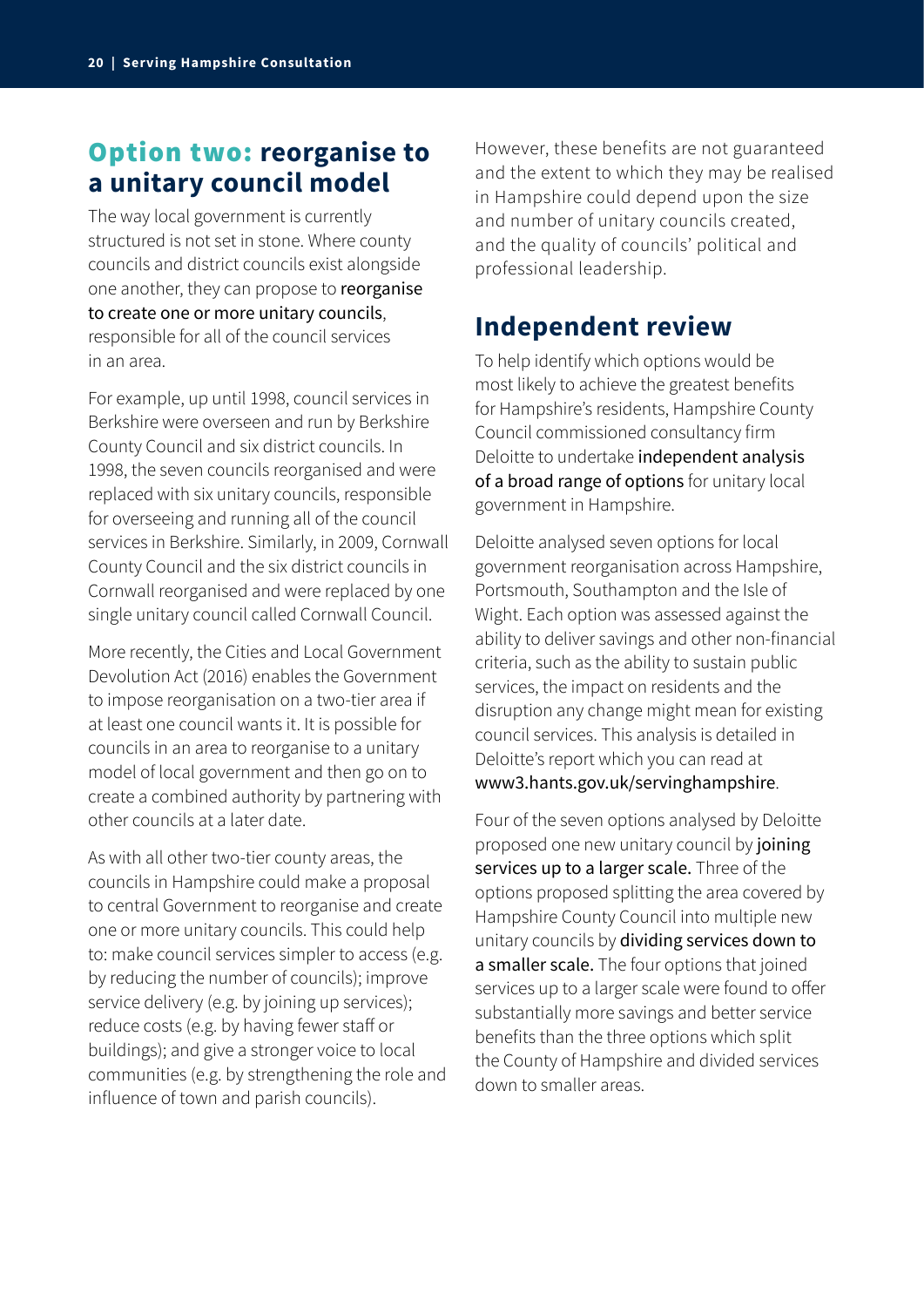### **Joining services up – overall best option**

Of the four options that joined services up to a larger scale – and when all seven options were considered - Deloitte concluded that '*the option that best serves the residents of the county of Hampshire is a new authority based on a unitary county* for *Hampshire*11. This would mean that Hampshire County Council and the 11 district councils in Hampshire would merge to create a new single unitary council for Hampshire. With this option the existing unitary councils of Southampton, Portsmouth and the Isle of Wight would not be affected.

This option did not generate the greatest amount of cost savings but when savings were considered alongside benefits to services, the option of a county unitary was considered the best option overall. The options that delivered greater savings than a county unitary did not do so well when assessed against all of the criteria (service and savings).

### **Dividing services down – overall best option**

Of the three options that divided services down to a smaller scale, when both savings and service factors were taken into account, the option for creating three new unitary councils, called Greater Portsmouth, Greater Southampton and North Hampshire, was considered by Deloitte to be the best option $13$ . With this option the existing Isle of Wight unitary council would not be affected. Overall, this option was the fifth best option of the seven options analysed.

However, Deloitte's conclusions suggest that there is little difference between the three options which divide services down to a smaller scale and that all three options *'generate lower levels of savings and create*  significant risks and costs' compared with options which join services up to a larger scale.

Based on the evidence provided by Deloitte, this consultation asks for views on both the option of a single unitary council for Hampshire and the option of creating three new unitary councils, together covering Hampshire, Portsmouth and Southampton. This also enables Hampshire County Council to listen to what people think about joining services up to a larger scale as well as dividing services down to a smaller scale.

<sup>&</sup>lt;sup>11</sup> This is referred to as Option D in Deloitte's report

 $12$  This option was assessed as having the highest saving per head of the population of all seven options analysed

<sup>&</sup>lt;sup>13</sup> This is referred to as Option F in Deloitte's report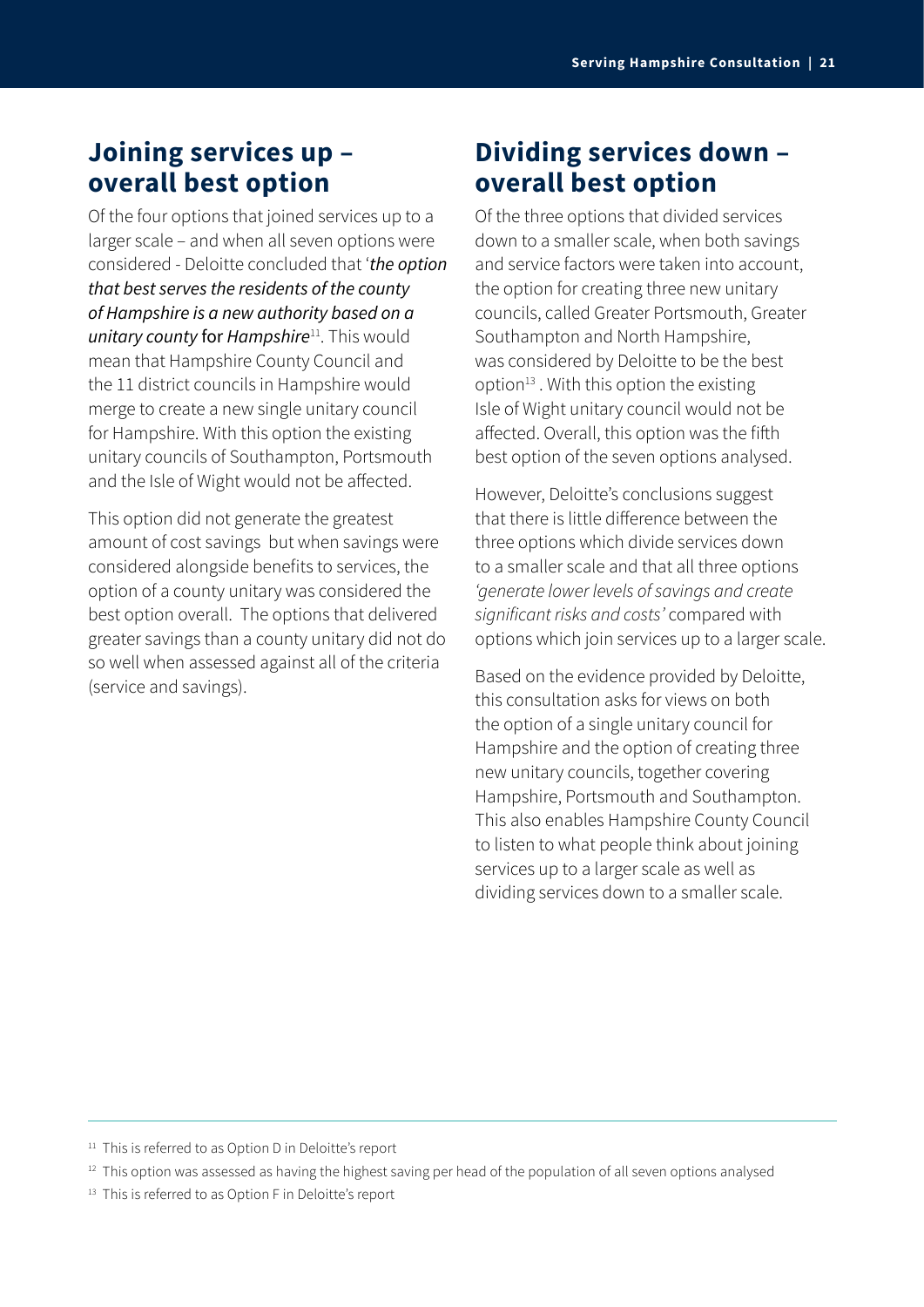### Option 2a **- create a single unitary council for the existing Hampshire County Council area**



### **Hampshire County Unitary:**

- 1.35 million population
- 14,235 staff, excluding teachers
- Budget requirement of £846 million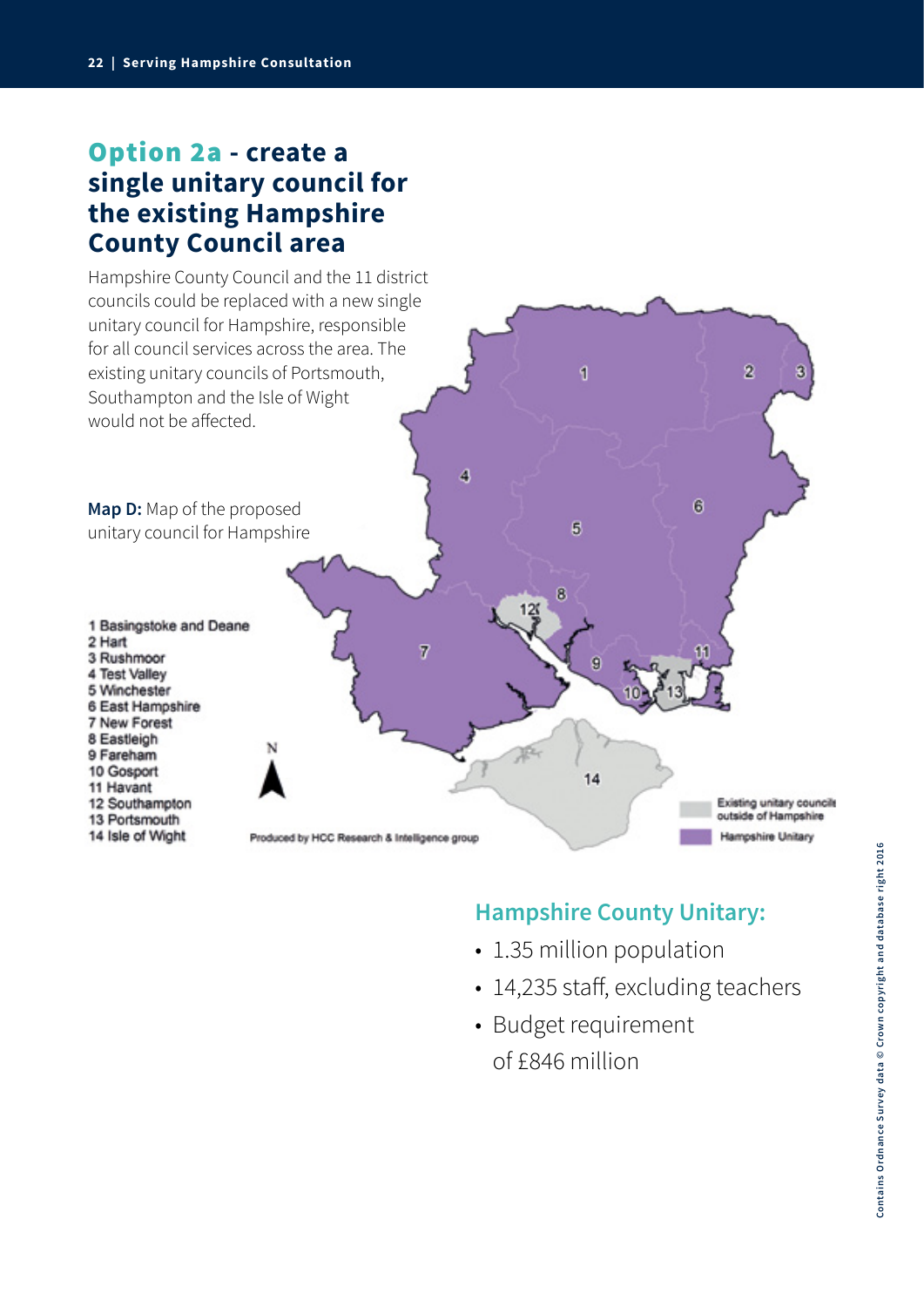### For **a new unitary council for Hampshire –** *Hampshire County Unitary*

### **A new unitary council for Hampshire could:**

- Deliver substantial savings £400 million total savings over 10 years, including £10 million a year on senior management salaries and £4 million a year on councillors
- Reduce council tax in the first year the majority of households could benefit from a council tax cut
- Make better use of taxpayers' money by keeping the scale of the current county council
- Minimise the impact of reorganisation on the way people receive and access council services - critical county-wide services would continue to be run for the whole of Hampshire
- Join up district services reducing cost, increasing sustainability and improving services- one organisation for Hampshire instead of 12 could help to address differences in performance and cost between district council services
- Make services more local- by extending local arrangements for service delivery, such as area teams
- Make it easier for people to know who is responsible for local services and to hold local service providers to account by having one local councillor instead if two or more
- Support economic growth with the scale, capacity and expertise to plan strategically services delivered across the whole of Hampshire, such as housing development, railways and major roads, and to support areas that need economic growth
- Reduce competition and complexity and speed up decision making with one organisation instead of 12 to represent the whole of Hampshire, making it easier to work with other local agencies and with central Government

### Against **a new unitary council for Hampshire** *– Hampshire County Unitary*

### **A new unitary council for Hampshire could:**

- Cause some disruption to the way people receive and access district services by bringing these services together under one council, instead of 11 district councils.
- Be considered too big to run local district services that are responsive to local people's needs
- Weaken democratic accountability by having fewer elected councillors for the area (currently Hampshire residents are represented by at least one county councillor and one district councillor)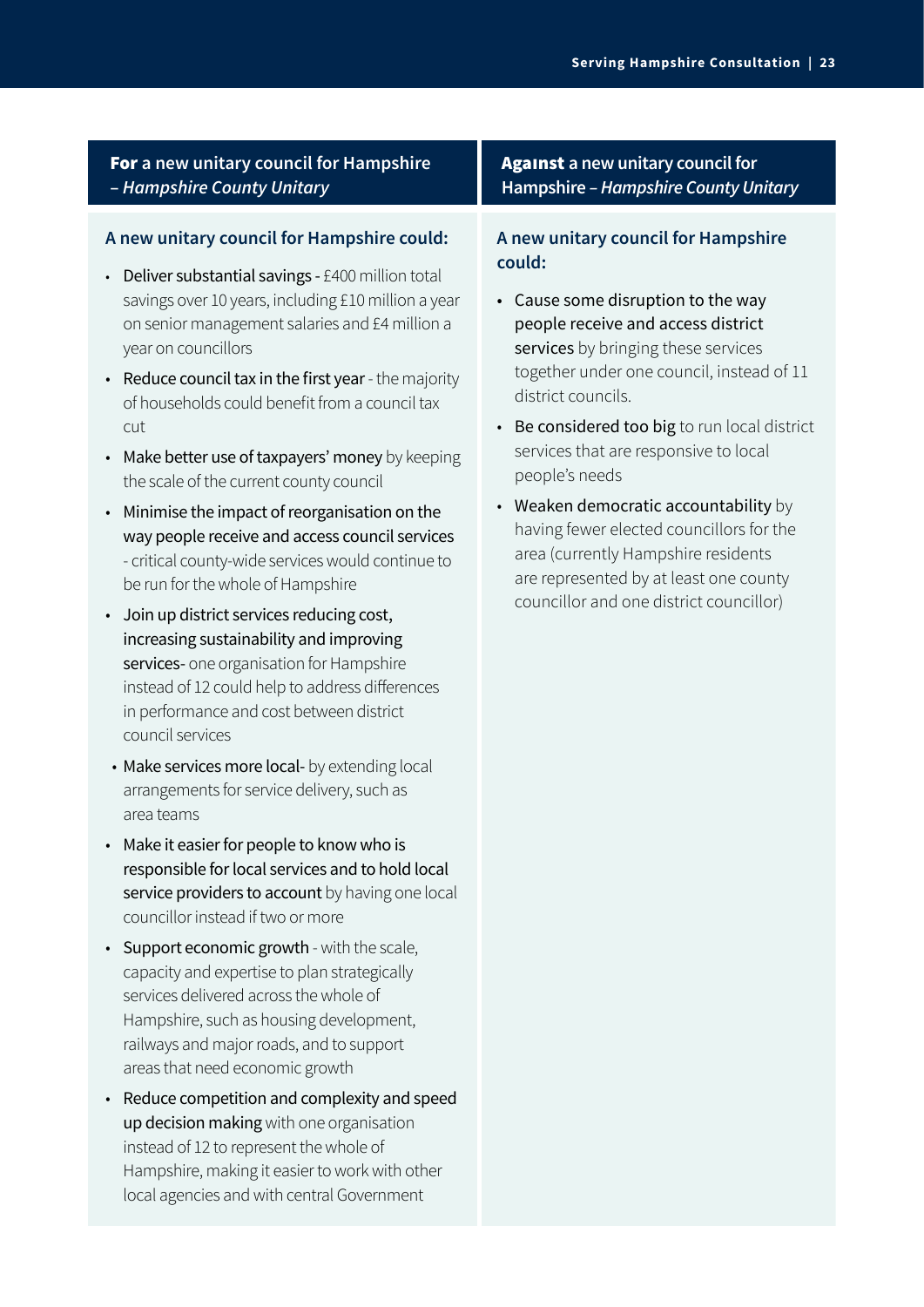### Option 2b **– create three new unitary councils for the existing Hampshire County Council area and neighbouring areas of Portsmouth and Southampton**

Hampshire County Council and the 11 district councils in Hampshire, as well as the unitary councils of Portsmouth and Southampton, could be replaced by three new unitary councils responsible for all council services across these areas.

The existing Isle of Wight unitary council would not be affected. The new unitary council areas would be:

- *Greater Portsmouth:* Portsmouth City Council, the district councils of Fareham, Gosport and Havant, and the services provided by Hampshire County Council in the area equivalent to these district councils would merge to create a new *Greater Portsmouth* unitary council.
- *Greater Southampton:* Southampton City Council, the district councils of New Forest and Eastleigh and the services provided by Hampshire County Council in the area equivalent to these district councils would merge to create a new *Greater Southampton* unitary council.
- *North Hampshire:* The district councils of Winchester, Basingstoke, East Hampshire, Hart, Rushmoor and Test Valley and the services provided by Hampshire County Council in the area equivalent to these district councils would merge to create a new *North Hampshire* unitary council.

### **Greater Portsmouth:**

- 529,913 population
- 5,558 staff, excluding teachers
- Budget of £345 million

### **Greater Southampton:**

- 553,074 population
- 6,140 staff, excluding teachers
- Budget of £360 million

### **North Hampshire:**

- 717,524 population
- 7,335 staff, excluding teachers
- Budget of £447 million

### **Isle of Wight (not a new unitary)**

- 139,105 population
- 1,572 staff, excluding teachers
- Budget of £119 million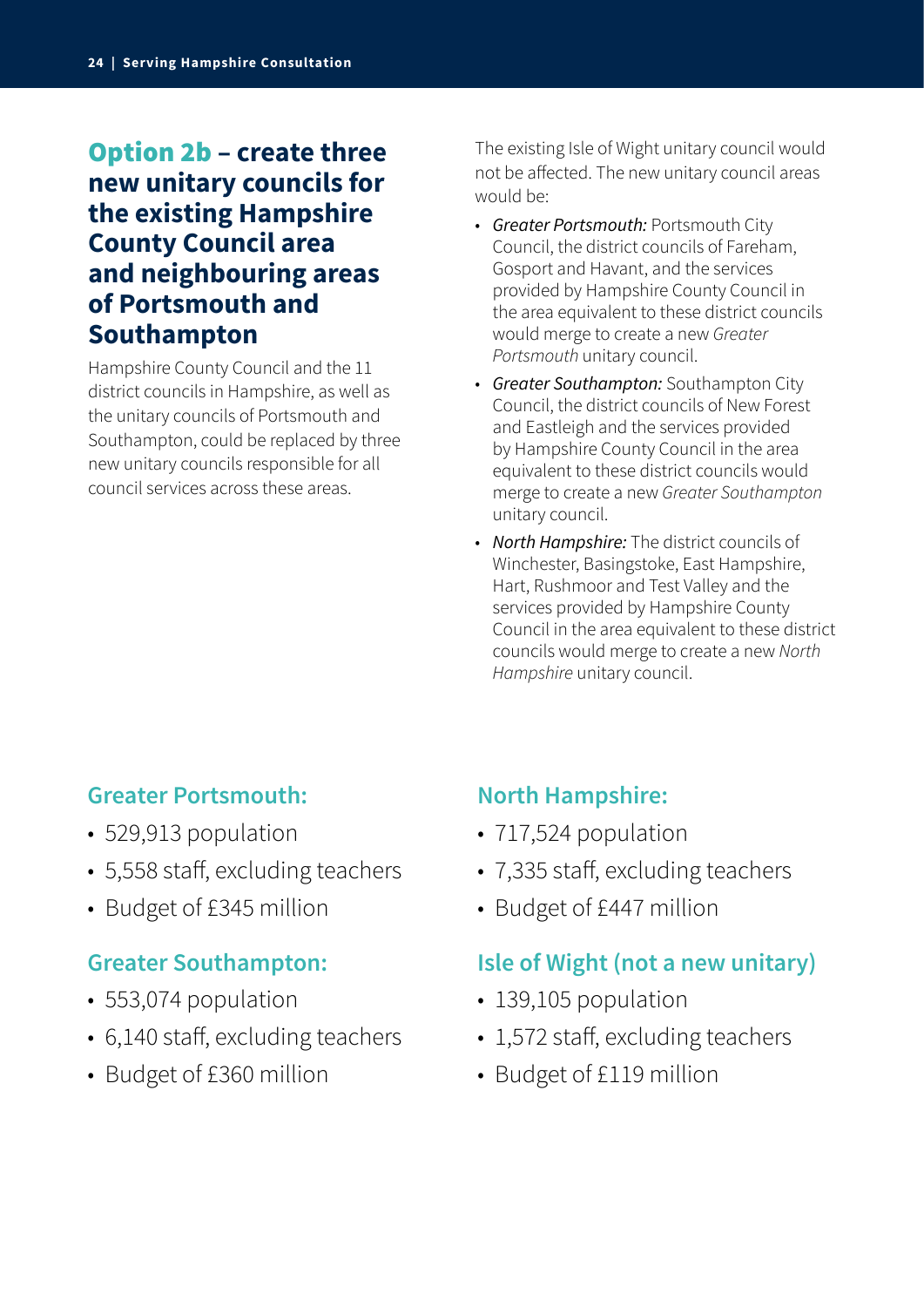**Map E:** Map of the proposed three new unitary councils of *Greater Portsmouth, Greater Southampton*, and *North Hampshire*, as well as the existing unitary council of the Isle of Wight

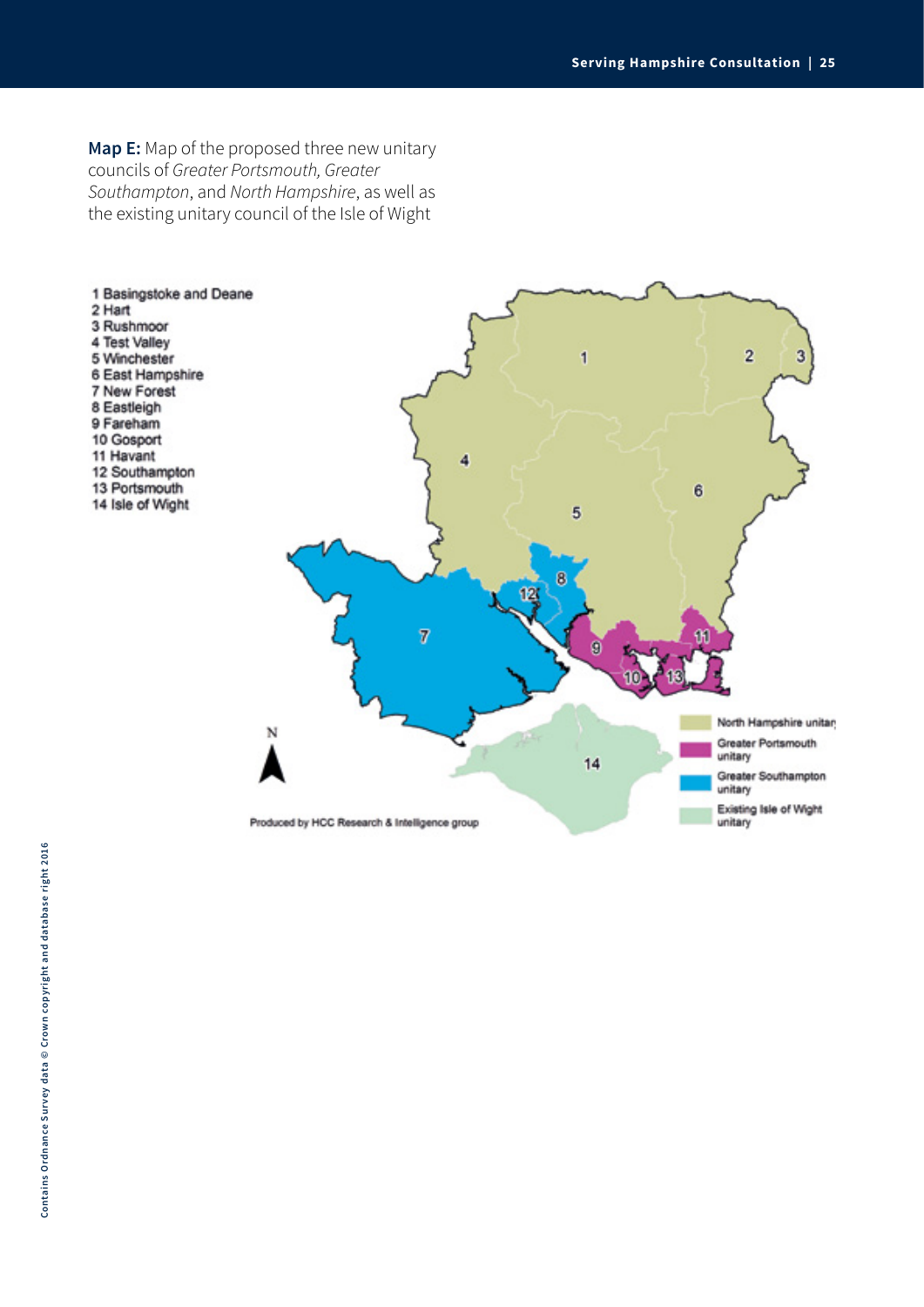For **three new unitary councils –** *Greater Portsmouth, Greater Southampton* **and**  *North Hampshire*

**Three new unitary councils, replacing Hampshire County Council, Hampshire's 11 district councils and the city councils of Portsmouth and Southampton could:**

- Join up district services, reducing costs and helping to sustain services in the future - but to a lesser extent than a single unitary
- Deliver some savings (substantially fewer than the single unitary option) - £250 million total savings over 10 years - £25 million per year, including around £8.7 million per year on senior management salaries and £3.4 million per year on councillors
- Reduce council tax in the first year – the majority of households could benefit from a council tax cut
- Make it easier for people to know who is responsible for local services and to hold local service providers to account by having one local councillor instead of two or more (currently Hampshire residents are represented by at least one county councillor and one district councillor)
- Help services reflect the needs of local communities by having more, smaller councils

Against **three new unitary councils –**  *Greater Portsmouth, Greater Southampton* **and** *North Hampshire*

**Three new unitary councils, replacing Hampshire County Council, Hampshire's 11 district councils and the city councils of Portsmouth and Southampton could:**

- Break up current high performing County Council services across smaller unitary councils that split the County of Hampshire increasing the risk to vulnerable people, e.g. while services, such as child protection or services for vulnerable adults, are reorganised
- Lead to decline in service performance, at least in the short term, where current high performing County Council services would be merged with services which do not currently perform as well
- Cause disruption to how local people currently receive and access services by involving: a) merging district services b) dividing up County Council services and c) integrating district, county and unitary services, all across new geographies
- Reduce savings potential potential savings are not as great as the option to create a single unitary council
- Weaken democratic accountability by having fewer elected councillors for the area than currently
- Weaken economic growth three smaller unitary councils would have less scale, capacity and expertise to plan strategically major services that are delivered across Hampshire, Portsmouth, Southampton and the Isle of Wight, such as housing development, railways and major roads, and to support areas that need economic growth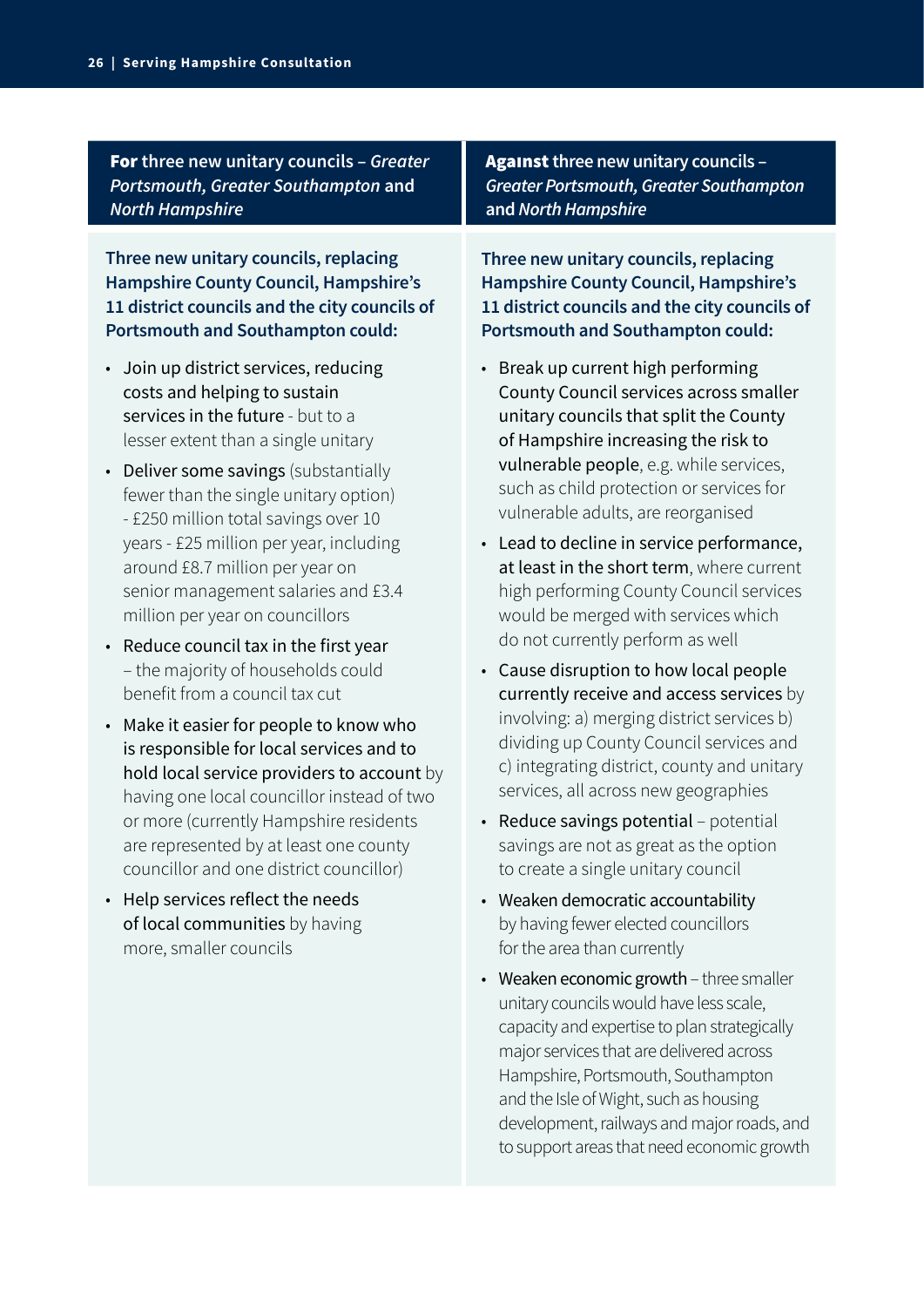| <b>For</b> three new unitary councils - Greater | <b>Against three new unitary councils -</b>                                                                                                                                                                                                                                                                                                                                          |
|-------------------------------------------------|--------------------------------------------------------------------------------------------------------------------------------------------------------------------------------------------------------------------------------------------------------------------------------------------------------------------------------------------------------------------------------------|
| Portsmouth, Greater Southampton and             | <b>Greater Portsmouth, Greater Southampton</b>                                                                                                                                                                                                                                                                                                                                       |
| <b>North Hampshire</b>                          | and North Hampshire                                                                                                                                                                                                                                                                                                                                                                  |
|                                                 | • Be too small to sustain public services<br>in the future, in light of the need to make<br>substantial savings as a result of cuts to<br>central Government funding and growing<br>demand for council services<br>• Cut across well-established boundaries<br>of other public sector agencies, such<br>as the Police and Fire Service, making it<br>more difficult to work together |

Hampshire County Council does not have to recommend any of these options to central Government. Residents could prefer not to create any new unitary councils in Hampshire, and to retain the existing County Council and 11 district councils in Hampshire instead.